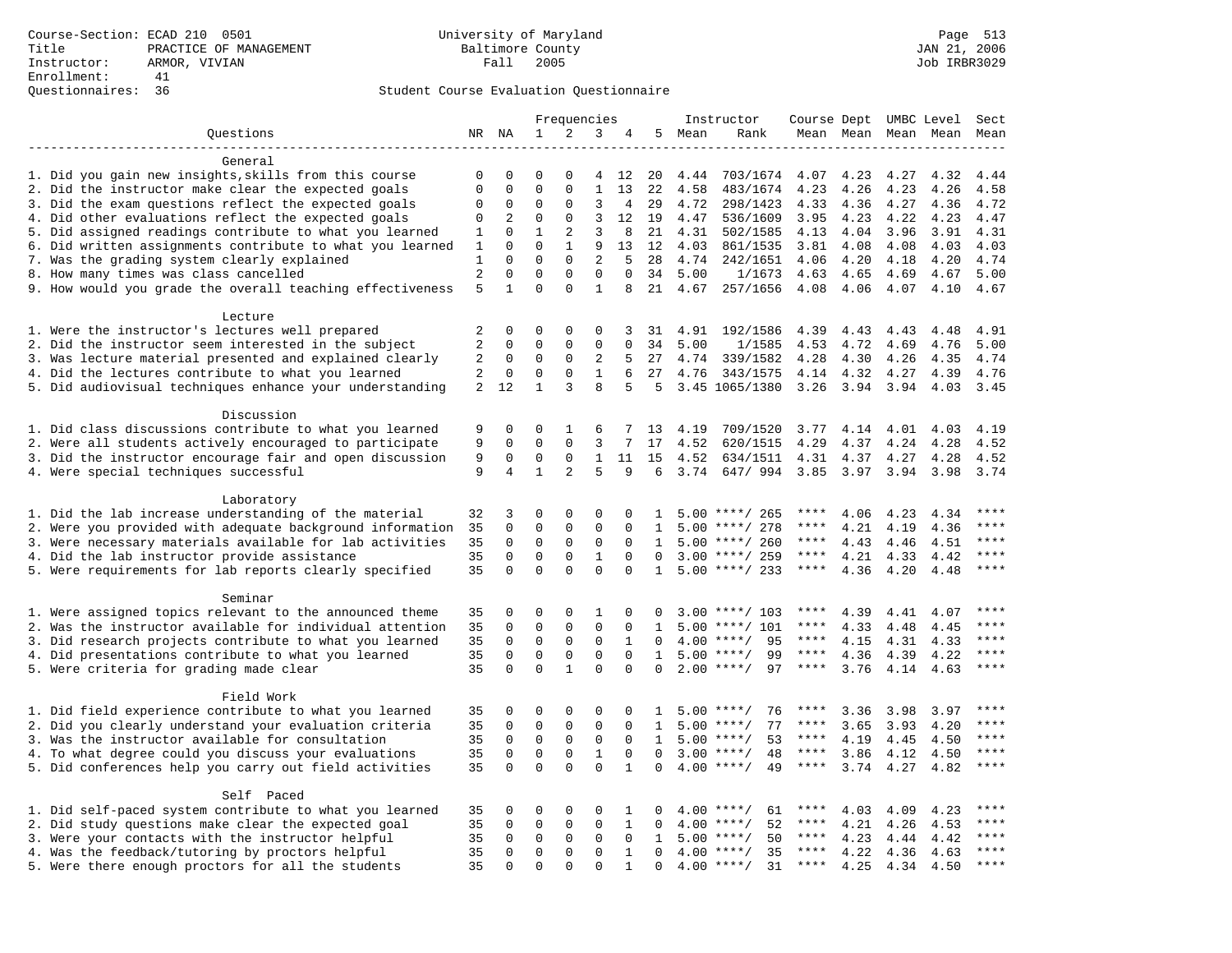| Course-Section: ECAD 210 0501   | University of Maryland                  | Page 513     |
|---------------------------------|-----------------------------------------|--------------|
| Title<br>PRACTICE OF MANAGEMENT | Baltimore County                        | JAN 21, 2006 |
| Instructor:<br>ARMOR, VIVIAN    | 2005<br>Fall                            | Job IRBR3029 |
| Enrollment:<br>41               |                                         |              |
| Ouestionnaires: 36              | Student Course Evaluation Ouestionnaire |              |

# Frequency Distribution

| Credits Earned |   | Cum. GPA      |                |   | Expected Grades | Reasons             |    | Type                        |    | Majors                            |   |
|----------------|---|---------------|----------------|---|-----------------|---------------------|----|-----------------------------|----|-----------------------------------|---|
| $00 - 27$      | 2 | $0.00 - 0.99$ | $\Omega$       | Α | 14              | Required for Majors |    | Graduate                    | 0  | Major                             |   |
| $28 - 55$      |   | $1.00 - 1.99$ | $\Omega$       | В | 14              |                     |    |                             |    |                                   |   |
| $56 - 83$      |   | $2.00 - 2.99$ | 3              | С | 6               | General             |    | Under-grad                  | 36 | Non-major                         | z |
| $84 - 150$     | 9 | $3.00 - 3.49$ | 12             | D | 0               |                     |    |                             |    |                                   |   |
| Grad.          | 0 | $3.50 - 4.00$ | $\overline{4}$ | F | 0               | Electives           |    |                             |    | #### - Means there are not enough |   |
|                |   |               |                | Ρ | 0               |                     |    | responses to be significant |    |                                   |   |
|                |   |               |                |   | $\Omega$        | Other               | 23 |                             |    |                                   |   |
|                |   |               |                | っ | 0               |                     |    |                             |    |                                   |   |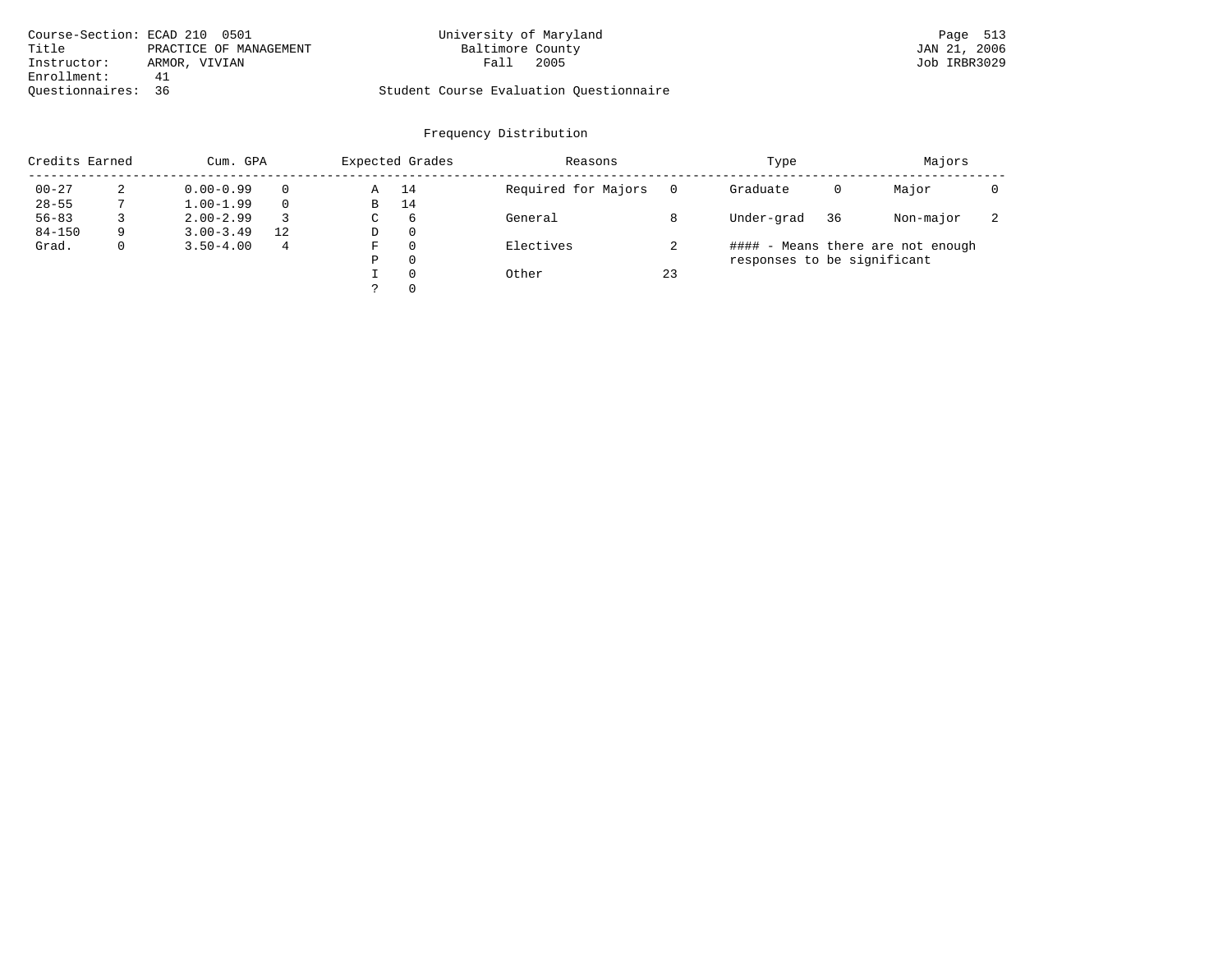| Ouestions |                                                                                                          |              |              |                | Frequencies    |                |          |              |      | Instructor         | Course Dept |               | UMBC Level |              | Sect |
|-----------|----------------------------------------------------------------------------------------------------------|--------------|--------------|----------------|----------------|----------------|----------|--------------|------|--------------------|-------------|---------------|------------|--------------|------|
|           |                                                                                                          |              |              |                | 2              | 3              |          | 5.           | Mean | Rank               | Mean Mean   |               | Mean       | Mean         | Mean |
|           | General                                                                                                  |              |              |                |                |                |          |              |      |                    |             |               |            |              |      |
|           | 1. Did you gain new insights, skills from this course                                                    |              | 0            | 0              | $\Omega$       |                |          | 24           | 4.74 | 309/1674           | 4.07        | 4.23          | 4.27       | 4.32         | 4.74 |
|           | 2. Did the instructor make clear the expected goals                                                      |              | $\Omega$     | $\Omega$       | $\Omega$       | $\Omega$       |          | 23           | 4.74 | 281/1674           | 4.23        | 4.26          | 4.23       | 4.26         | 4.74 |
|           | 3. Did the exam questions reflect the expected goals                                                     |              | $\Omega$     | $\Omega$       | $\Omega$       | $\mathbf{1}$   |          | 23           | 4.71 | 322/1423           | 4.33        | 4.36          | 4.27       | 4.36         | 4.71 |
|           | 4. Did other evaluations reflect the expected goals                                                      |              | $\Omega$     | $\Omega$       | $\Omega$       | $\Omega$       | 13       | 18           | 4.58 | 397/1609           | 3.95        | 4.23          | 4.22       | 4.23         | 4.58 |
|           | 5. Did assigned readings contribute to what you learned                                                  | 1            | $\Omega$     | 0              | 3              |                | 9        | 18           | 4.35 | 462/1585           | 4.13        | 4.04          | 3.96       | 3.91         | 4.35 |
|           | 6. Did written assignments contribute to what you learned                                                | 1            | $\Omega$     | U              |                | 3              | -11      | 16           | 4.35 | 558/1535           | 3.81        | 4.08          | 4.08       | 4.03         | 4.35 |
|           | 7. Was the grading system clearly explained                                                              | 1            | $\Omega$     | $\Omega$       | $\Omega$       | $\mathbf{1}$   | 9        | 21           | 4.65 | 351/1651           | 4.06        | 4.20          | 4.18       | 4.20         | 4.65 |
|           | 8. How many times was class cancelled                                                                    | $\mathbf{1}$ | $\mathbf{1}$ | 1              | $\Omega$       | $\Omega$       | -1       | 28           | 4.83 | 832/1673           | 4.63        | 4.65          | 4.69       | 4.67         | 4.83 |
|           | 9. How would you grade the overall teaching effectiveness                                                | 5            | $\cap$       | U              | $\cap$         |                | 6        | 20           | 4.70 | 222/1656           | 4.08        | 4.06          | 4.07       | 4.10         | 4.70 |
|           | Lecture                                                                                                  |              |              |                |                |                |          |              |      |                    |             |               |            |              |      |
|           | 1. Were the instructor's lectures well prepared                                                          |              | 0            |                | 0              |                |          | 26           | 4.84 | 336/1586           | 4.39        | 4.43          | 4.43       | 4.48         | 4.84 |
|           | 2. Did the instructor seem interested in the subject                                                     | 1            | $\Omega$     | 0              | $\Omega$       | $\Omega$       |          | 30           | 4.97 | 227/1585           | 4.53        | 4.72          | 4.69       | 4.76         | 4.97 |
|           | 3. Was lecture material presented and explained clearly                                                  | 1            | $\Omega$     | $\Omega$       | $\Omega$       | $\Omega$       | 8        | 23           | 4.74 | 326/1582           | 4.28        | 4.30          | 4.26       | 4.35         | 4.74 |
|           | 4. Did the lectures contribute to what you learned                                                       | 1            | $\Omega$     | $\Omega$       | $\Omega$       | $\Omega$       | 6        | 25           | 4.81 | 279/1575           | 4.14        | 4.32          | 4.27       | 4.39         | 4.81 |
|           | 5. Did audiovisual techniques enhance your understanding                                                 | 2            |              |                |                | 6              |          | 9            |      | 3.45 1065/1380     |             | $3.26$ $3.94$ | 3.94       | 4.03         | 3.45 |
|           | Discussion                                                                                               |              |              |                |                |                |          |              |      |                    |             |               |            |              |      |
|           | 1. Did class discussions contribute to what you learned                                                  | 5            | 0            |                |                | 4              |          | 13           | 4.22 | 673/1520           | 3.77        | 4.14          | 4.01       | 4.03         | 4.22 |
|           | 2. Were all students actively encouraged to participate                                                  | 5            | $\Omega$     | 1              | $\mathbf 0$    |                | -5       | 19           | 4.52 | 620/1515           | 4.29        | 4.37          | 4.24       | 4.28         | 4.52 |
|           | 3. Did the instructor encourage fair and open discussion                                                 | 5            | $\Omega$     | 0              | $\mathbf{1}$   | $\Omega$       | 10       | 16           | 4.52 | 634/1511           | 4.31        | 4.37          | 4.27       | 4.28         | 4.52 |
|           | 4. Were special techniques successful                                                                    | 5            | 4            | $\mathfrak{D}$ | $\mathfrak{D}$ | $\mathfrak{D}$ | 6        | 11           | 3.96 | 521/994            | 3.85        | 3.97          | 3.94       | 3.98         | 3.96 |
|           | Self Paced                                                                                               |              |              |                |                |                |          |              |      |                    |             |               |            |              |      |
|           |                                                                                                          |              | $\Omega$     |                |                |                |          |              |      | $4.00$ ****/<br>61 | ****        | 4.03          | 4.09       |              | **** |
|           | 1. Did self-paced system contribute to what you learned                                                  | 31           | $\Omega$     | 0<br>0         | 0<br>$\Omega$  | 0<br>$\Omega$  | $\Omega$ | $\mathbf{1}$ |      | $5.00$ ****/<br>52 | ****        | 4.21          | 4.26       | 4.23         | **** |
|           | 2. Did study questions make clear the expected goal<br>3. Were your contacts with the instructor helpful | 31<br>31     |              | U              | $\Omega$       | $\Omega$       |          |              |      | $5.00$ ****/<br>50 | ****        | 4.23          | 4.44       | 4.53<br>4.42 | **** |
|           |                                                                                                          |              |              |                |                |                |          |              |      |                    |             |               |            |              |      |

| Credits Earned |              | Cum. GPA      |          |    | Expected Grades | Reasons             |    | Type                        |    | Majors                            |  |
|----------------|--------------|---------------|----------|----|-----------------|---------------------|----|-----------------------------|----|-----------------------------------|--|
| $00 - 27$      |              | $0.00 - 0.99$ |          | Α  | 14              | Required for Majors |    | Graduate                    | 0  | Major                             |  |
| $28 - 55$      | 4            | $1.00 - 1.99$ | $\Omega$ | в  | 12              |                     |    |                             |    |                                   |  |
| $56 - 83$      | 8            | $2.00 - 2.99$ | 9        | C  | 4               | General             |    | Under-grad                  | 32 | Non-major                         |  |
| $84 - 150$     | 2            | $3.00 - 3.49$ | 2        | D  | $\Omega$        |                     |    |                             |    |                                   |  |
| Grad.          | $\mathbf{0}$ | $3.50 - 4.00$ | $\Omega$ | F. | $\Omega$        | Electives           | z. |                             |    | #### - Means there are not enough |  |
|                |              |               |          | Ρ  | $\Omega$        |                     |    | responses to be significant |    |                                   |  |
|                |              |               |          |    |                 | Other               | 20 |                             |    |                                   |  |
|                |              |               |          |    |                 |                     |    |                             |    |                                   |  |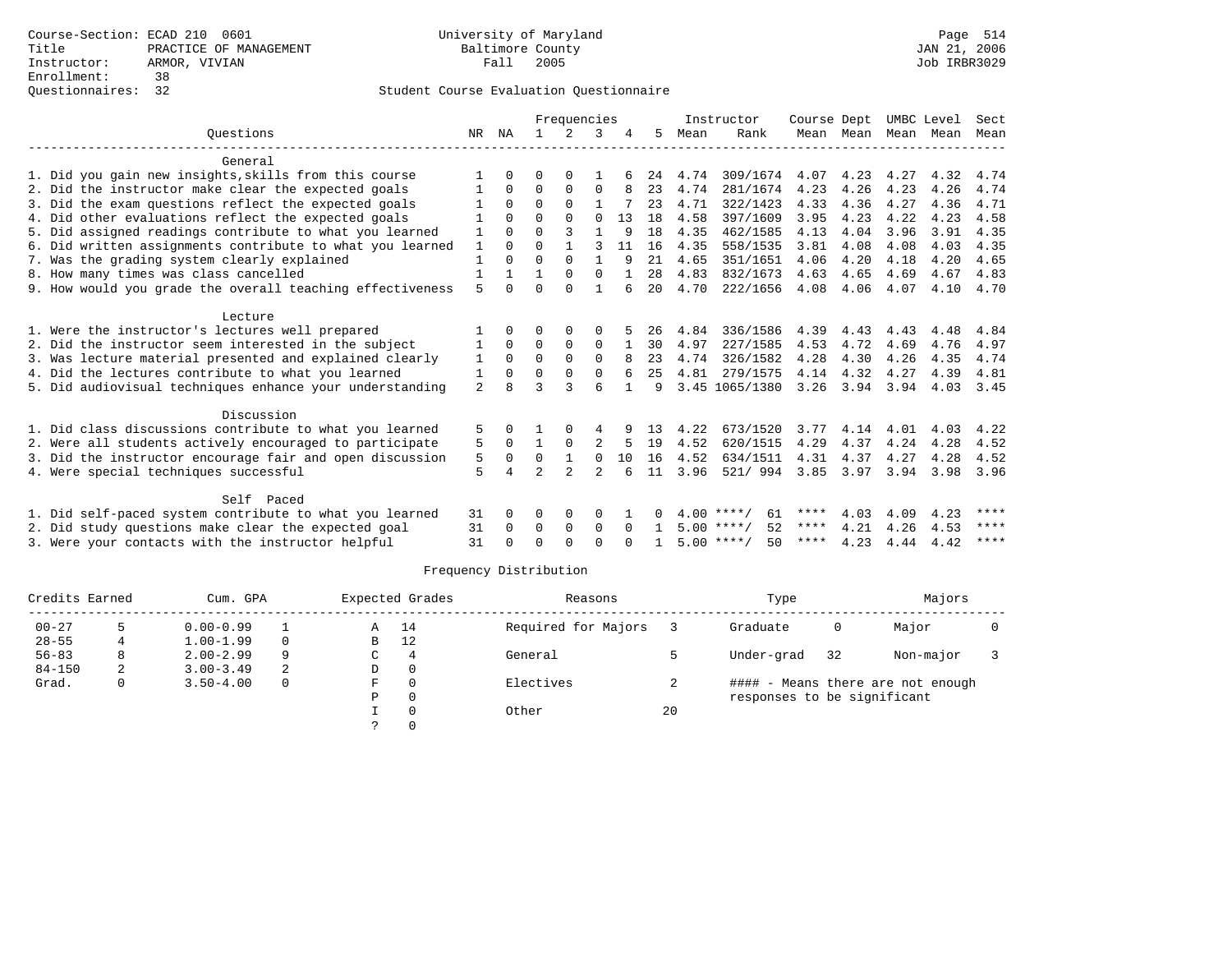|                                                                                                               |             |              |              |              | Frequencies    |                |              |              | Instructor           | Course Dept UMBC Level |                     |              |              | Sect         |
|---------------------------------------------------------------------------------------------------------------|-------------|--------------|--------------|--------------|----------------|----------------|--------------|--------------|----------------------|------------------------|---------------------|--------------|--------------|--------------|
| Questions                                                                                                     |             | NR NA        | $\mathbf 1$  | 2            | 3              | 4              | 5            | Mean         | Rank                 |                        | Mean Mean Mean Mean |              |              | Mean         |
|                                                                                                               |             |              |              |              |                |                |              |              |                      |                        |                     |              |              |              |
| General                                                                                                       |             |              |              |              |                |                |              |              |                      |                        |                     |              |              |              |
| 1. Did you gain new insights, skills from this course                                                         | 0           | 0            | $\Omega$     | 1            | 5              | 6              | 13           | 4.24         | 979/1674             | 4.07                   | 4.23                | 4.27         | 4.32         | 4.24         |
| 2. Did the instructor make clear the expected goals                                                           | $\mathbf 0$ | $\mathbf 0$  | $\Omega$     | $\mathbf 0$  | 3              | 2              | 20           | 4.68         | 365/1674             | 4.23                   | 4.26                | 4.23         | 4.26         | 4.68         |
| 3. Did the exam questions reflect the expected goals                                                          | $\mathbf 0$ | 0            | $\Omega$     | 2            | $\Omega$       | 1              | 22           | 4.72         | 310/1423             | 4.33                   | 4.36                | 4.27         | 4.36         | 4.72         |
| 4. Did other evaluations reflect the expected goals                                                           | $\Omega$    | 2            | $\Omega$     | 2            | $\overline{4}$ | 5              | 12           | 4.17         | 952/1609             | 3.95                   | 4.23                | 4.22         | 4.23         | 4.17         |
| 5. Did assigned readings contribute to what you learned                                                       | $\mathsf 0$ | $\mathbf{1}$ | $\mathbf{1}$ | 2            | 3              | $\overline{4}$ | 14           | 4.17         | 642/1585             | 4.13                   | 4.04                | 3.96         | 3.91         | 4.17         |
| 6. Did written assignments contribute to what you learned                                                     | $\mathbf 0$ | $\mathbf 0$  | $\mathbf{1}$ | $\mathbf{1}$ | 8              | 3              | 12           | 3.96         | 930/1535             | 3.81                   | 4.08                | 4.08         | 4.03         | 3.96         |
| 7. Was the grading system clearly explained                                                                   | $\mathbf 0$ | $\Omega$     | $\Omega$     | $\mathbf{1}$ | 1              | 4              | 19           | 4.64         | 351/1651             | 4.06                   | 4.20                | 4.18         | 4.20         | 4.64         |
| 8. How many times was class cancelled                                                                         | $\mathbf 0$ | $\mathbf 0$  | $\mathbf{0}$ | $\mathbf 0$  | 1              | $\mathbf{1}$   | 23           | 4.88         | 742/1673             | 4.63                   | 4.65                | 4.69         | 4.67         | 4.88         |
| 9. How would you grade the overall teaching effectiveness                                                     | 6           | $\Omega$     | $\Omega$     | $\mathbf{1}$ | $\overline{a}$ | 7              | 9            | 4.26         | 706/1656             | 4.08                   | 4.06                | 4.07         | 4.10         | 4.26         |
|                                                                                                               |             |              |              |              |                |                |              |              |                      |                        |                     |              |              |              |
| Lecture                                                                                                       | $\mathbf 0$ | $\mathbf 0$  | 0            | $\mathbf 0$  | 1              | $\mathbf{1}$   |              | 4.88         |                      |                        |                     | 4.43         | 4.48         | 4.88         |
| 1. Were the instructor's lectures well prepared<br>2. Did the instructor seem interested in the subject       |             |              | $\mathbf 0$  | $\mathbf 0$  | $\overline{2}$ | 2              | 23           |              | 249/1586             | 4.39                   | 4.43                |              |              |              |
|                                                                                                               | 0<br>0      | 0<br>0       | 0            | 0            | 2              | $\mathbf{1}$   | 21<br>22     | 4.76<br>4.80 | 896/1585<br>246/1582 | 4.53<br>4.28           | 4.72<br>4.30        | 4.69         | 4.76         | 4.76<br>4.80 |
| 3. Was lecture material presented and explained clearly<br>4. Did the lectures contribute to what you learned | $\mathbf 0$ | $\mathbf 0$  | $\mathbf{0}$ | $\mathbf{1}$ | 3              |                | 4 17         | 4.48         | 717/1575             | 4.14                   | 4.32                | 4.26<br>4.27 | 4.35<br>4.39 | 4.48         |
| 5. Did audiovisual techniques enhance your understanding                                                      | $\mathbf 0$ | $\Omega$     | $\Omega$     | $\mathbf{1}$ | $\overline{4}$ | 4              | 16           | 4.40         | 379/1380             | 3.26                   | 3.94                | 3.94         | 4.03         | 4.40         |
|                                                                                                               |             |              |              |              |                |                |              |              |                      |                        |                     |              |              |              |
| Discussion                                                                                                    |             |              |              |              |                |                |              |              |                      |                        |                     |              |              |              |
| 1. Did class discussions contribute to what you learned                                                       | 10          | $\mathbf 0$  | $\mathbf{0}$ | 1            | 5              | 3              | 6            | 3.93         | 889/1520             | 3.77                   | 4.14                | 4.01         | 4.03         | 3.93         |
| 2. Were all students actively encouraged to participate                                                       | 10          | $\mathbf 0$  | $\mathbf{0}$ | $\mathbf 0$  | $\mathbf{1}$   |                | 9            | 4.53         | 603/1515             | 4.29                   | 4.37                | 4.24         | 4.28         | 4.53         |
| 3. Did the instructor encourage fair and open discussion                                                      | 10          | 0            | $\mathbf 0$  | $\mathbf 0$  | 2              | 2              | 11           | 4.60         | 563/1511             | 4.31                   | 4.37                | 4.27         | 4.28         | 4.60         |
| 4. Were special techniques successful                                                                         | 11          | 9            | $\Omega$     | $\mathbf{1}$ | $\mathbf{1}$   | $\overline{2}$ | 1            |              | $3.60$ ****/ 994     | 3.85                   | 3.97                | 3.94         | 3.98         | $***$        |
|                                                                                                               |             |              |              |              |                |                |              |              |                      |                        |                     |              |              |              |
| Laboratory                                                                                                    |             |              |              |              |                |                |              |              |                      |                        |                     |              |              |              |
| 1. Did the lab increase understanding of the material                                                         | 22          | 1            | $\mathbf 0$  | $\mathsf 0$  | 0              | $\mathbf{1}$   | п.           |              | $4.50$ ****/ 265     | ****                   | 4.06                | 4.23         | 4.34         |              |
| 2. Were you provided with adequate background information                                                     | 22          | $\mathbf 0$  | $\mathbf 0$  | $\mathbf 0$  | $\mathbf 0$    | $\mathbf{1}$   | 2            | 4.67         | ****/ 278            | ****                   | 4.21                | 4.19         | 4.36         | ****         |
| 3. Were necessary materials available for lab activities                                                      | 22          | $\mathbf{1}$ | $\mathbf 0$  | $\mathbf 0$  | 0              | $\Omega$       | 2            |              | $5.00$ ****/ 260     | ****                   | 4.43                | 4.46         | 4.51         | ****         |
| 4. Did the lab instructor provide assistance                                                                  | 22          | $\mathbf{1}$ | $\Omega$     | $\Omega$     | $\Omega$       | 1              | $\mathbf{1}$ |              | $4.50$ ****/ 259     | ****                   | 4.21                | 4.33         | 4.42         | ****         |
| 5. Were requirements for lab reports clearly specified                                                        | 22          | $\mathbf{1}$ | $\Omega$     | $\Omega$     | $\Omega$       | $\Omega$       | 2            |              | $5.00$ ****/ 233     | $***$ * * *            | 4.36                | 4.20         | 4.48         | $* * * *$    |
|                                                                                                               |             |              |              |              |                |                |              |              |                      |                        |                     |              |              |              |
| Seminar                                                                                                       |             |              |              |              |                |                |              |              |                      |                        |                     |              |              |              |
| 1. Were assigned topics relevant to the announced theme                                                       | 22          | 1            | $\mathbf{0}$ | $\mathbf 0$  | 0              | $\mathbf 0$    | 2            |              | $5.00$ ****/ 103     | ****                   | 4.39                | 4.41         | 4.07         | $***$        |
| 2. Was the instructor available for individual attention                                                      | 22          | $\mathbf 0$  | $\mathbf 0$  | $\mathbf 0$  | $\mathbf{0}$   | $\mathbf 0$    | 3            | 5.00         | ****/ 101            | ****                   | 4.33                | 4.48         | 4.45         |              |
| 3. Did research projects contribute to what you learned                                                       | 22          | $\mathbf 0$  | $\mathbf 0$  | $\mathbf 0$  | $\mathbf{0}$   | $\mathbf 0$    | 3            | 5.00         | $***/$<br>95         | ****                   | 4.15                | 4.31         | 4.33         | ****         |
| 4. Did presentations contribute to what you learned                                                           | 22          | $\mathbf{1}$ | $\mathbf{0}$ | 0            | $\mathbf 0$    | $\Omega$       | 2            | 5.00         | $***$ /<br>99        | $***$ * * *            | 4.36                | 4.39         | 4.22         | $***$        |
| 5. Were criteria for grading made clear                                                                       | 22          | $\mathbf{1}$ | $\Omega$     | $\Omega$     | $\Omega$       | $\Omega$       | 2            |              | $5.00$ ****/<br>97   | ****                   | 3.76                | 4.14         | 4.63         | ****         |
|                                                                                                               |             |              |              |              |                |                |              |              |                      |                        |                     |              |              |              |
| Field Work                                                                                                    |             |              |              |              |                |                |              |              |                      |                        |                     |              |              |              |
| 1. Did field experience contribute to what you learned                                                        | 22          | $\mathbf 0$  | $\mathbf 0$  | $\mathbf 0$  | 0              | $\mathbf 0$    | 3            |              | $5.00$ ****/<br>76   | ****                   | 3.36                | 3.98         | 3.97         |              |
| 2. Did you clearly understand your evaluation criteria                                                        | 22          | $\mathbf 0$  | $\mathbf 0$  | $\mathbf 0$  | $\mathbf 0$    | $\Omega$       | 3            | 5.00         | 77<br>$***$ /        | ****                   | 3.65                | 3.93         | 4.20         | ****         |
| 3. Was the instructor available for consultation                                                              | 22          | $\mathbf{1}$ | $\mathbf 0$  | $\mathbf 0$  | $\mathbf 0$    | 0              | 2            |              | $5.00$ ****/<br>53   | ****                   | 4.19                | 4.45         | 4.50         | ****         |
| 4. To what degree could you discuss your evaluations                                                          | 22          | $\mathbf{1}$ | $\mathbf 0$  | $\mathbf 0$  | $\mathsf 0$    | $\Omega$       | 2            | 5.00         | $***$ /<br>48        | $***$ * *              | 3.86                | 4.12         | 4.50         | $***$        |
| 5. Did conferences help you carry out field activities                                                        | 22          | $\mathbf{1}$ | $\Omega$     | $\Omega$     | $\Omega$       | $\Omega$       | 2            | 5.00         | $***$ /<br>49        | $***$ * *              | 3.74                | 4.27         | 4.82         | ****         |
|                                                                                                               |             |              |              |              |                |                |              |              |                      |                        |                     |              |              |              |
| Self Paced                                                                                                    |             |              |              |              |                |                |              |              |                      |                        |                     |              |              | ****         |
| 1. Did self-paced system contribute to what you learned                                                       | 22          | 0            | $\mathbf 0$  | $\mathbf 0$  | $\mathbf 0$    | $\mathbf 0$    | 3            | 5.00         | $***$ /<br>61        | ****<br>$***$ * * *    | 4.03                | 4.09         | 4.23         | ****         |
| 2. Did study questions make clear the expected goal                                                           | 22          | 1            | $\mathbf{0}$ | $\mathbf 0$  | $\mathbf 0$    | 0              | 2            | 5.00         | $***$ /<br>52        |                        | 4.21                | 4.26         | 4.53         | ****         |
| 3. Were your contacts with the instructor helpful                                                             | 22          | $\Omega$     | $\mathbf{0}$ | $\Omega$     | $\Omega$       | $\Omega$       | 3            | 5.00         | $***$ /<br>50        | ****                   | 4.23                | 4.44         | 4.42         | ****         |
| 4. Was the feedback/tutoring by proctors helpful                                                              | 22          | $\mathbf{1}$ | $\mathbf{0}$ | $\mathbf 0$  | $\mathbf{0}$   | $\mathbf 1$    | 1            |              | 35<br>$4.50$ ****/   | ****                   | 4.22                | 4.36         | 4.63         | $***$        |
| 5. Were there enough proctors for all the students                                                            | 22          | $\mathbf{1}$ | $\Omega$     | $\Omega$     | $\Omega$       | $\Omega$       | 2            |              | $5.00$ ****/<br>31   | $***$ * *              | 4.25                | 4.34         | 4.50         |              |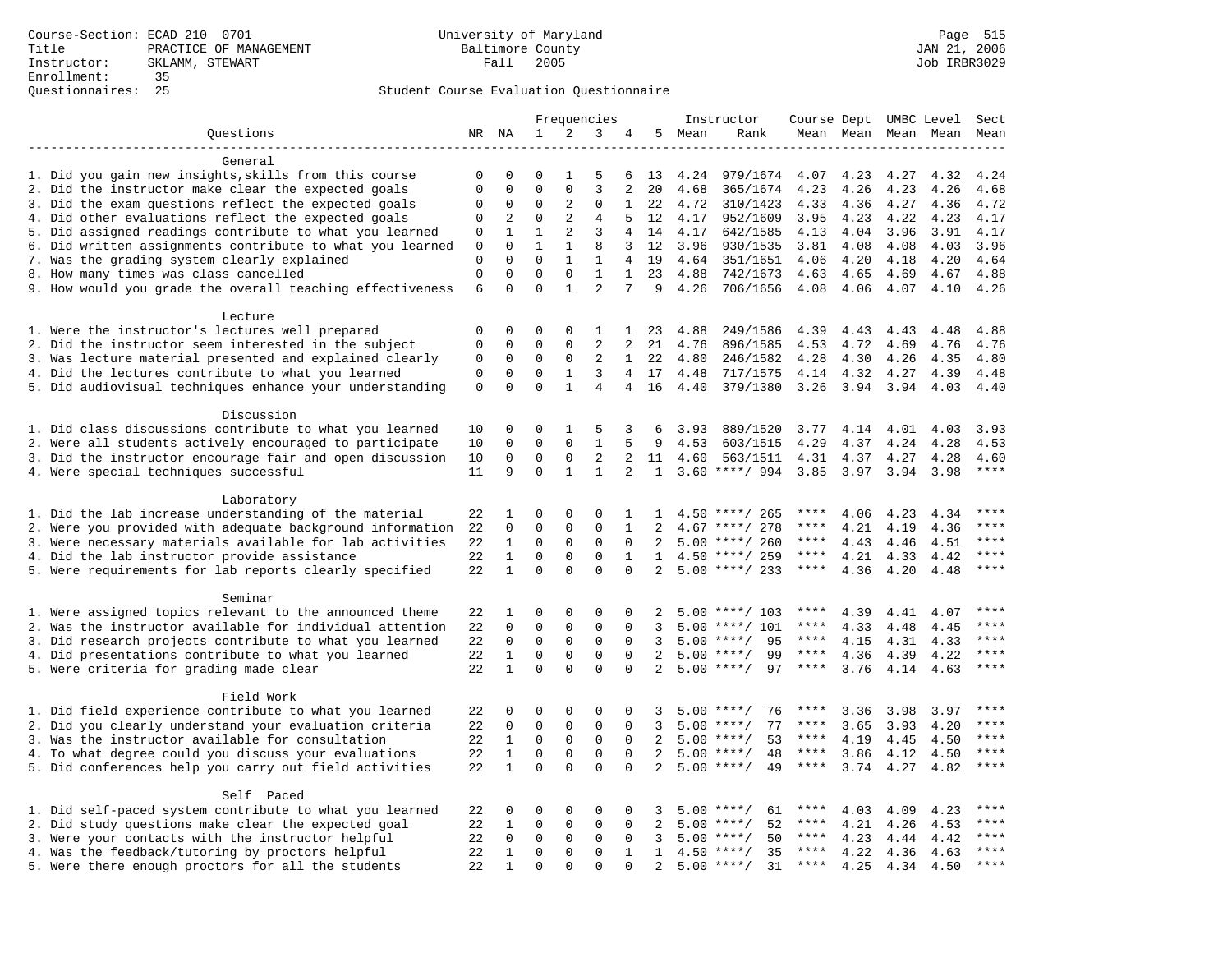| Course-Section: ECAD 210 0701 |                        | University of Maryland                  | Page 515     |
|-------------------------------|------------------------|-----------------------------------------|--------------|
| Title                         | PRACTICE OF MANAGEMENT | Baltimore County                        | JAN 21, 2006 |
| Instructor:                   | SKLAMM, STEWART        | 2005<br>Fall                            | Job IRBR3029 |
| Enrollment:                   | 35                     |                                         |              |
| Ouestionnaires: 25            |                        | Student Course Evaluation Ouestionnaire |              |

| Credits Earned |          | Cum. GPA      |              | Expected Grades |      | Reasons             |    | Type                        |    | Majors                            |  |  |
|----------------|----------|---------------|--------------|-----------------|------|---------------------|----|-----------------------------|----|-----------------------------------|--|--|
| $00 - 27$      | 2        | $0.00 - 0.99$ | $\Omega$     | Α               | - 11 | Required for Majors |    | Graduate                    | 0  | Major                             |  |  |
| $28 - 55$      |          | $1.00 - 1.99$ | $\Omega$     | В               |      |                     |    |                             |    |                                   |  |  |
| $56 - 83$      | 9        | $2.00 - 2.99$ | 4            | С               | 2    | General             |    | Under-grad                  | 25 | Non-major                         |  |  |
| $84 - 150$     | $\Omega$ | $3.00 - 3.49$ | -5           | D               | 0    |                     |    |                             |    |                                   |  |  |
| Grad.          | 0        | $3.50 - 4.00$ | $\mathbf{0}$ | F               | 0    | Electives           |    |                             |    | #### - Means there are not enough |  |  |
|                |          |               |              | Ρ               | 0    |                     |    | responses to be significant |    |                                   |  |  |
|                |          |               |              |                 | 0    | Other               | 18 |                             |    |                                   |  |  |
|                |          |               |              |                 |      |                     |    |                             |    |                                   |  |  |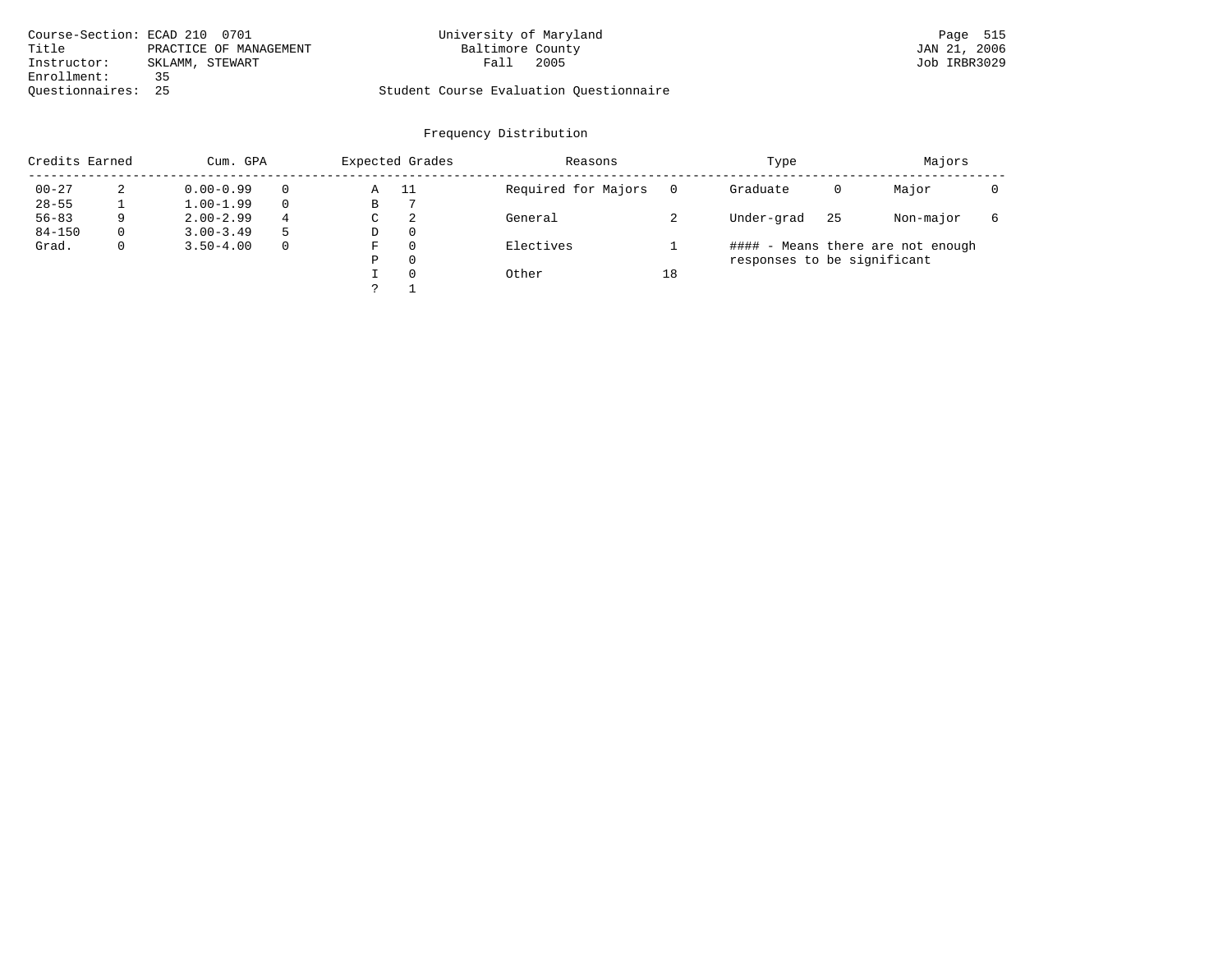|                                                           |              |                  |                |                     | Frequencies    |                |                |      | Instructor         | Course Dept UMBC Level |      |                     |              | Sect         |
|-----------------------------------------------------------|--------------|------------------|----------------|---------------------|----------------|----------------|----------------|------|--------------------|------------------------|------|---------------------|--------------|--------------|
| Questions                                                 |              | NR NA            | $\mathbf 1$    | 2                   | 3              | 4              | 5              | Mean | Rank               |                        |      | Mean Mean Mean Mean |              | Mean         |
|                                                           |              |                  |                |                     |                |                |                |      |                    |                        |      |                     |              |              |
| General                                                   |              |                  |                |                     |                |                |                |      |                    |                        |      |                     |              |              |
| 1. Did you gain new insights, skills from this course     | 1            | 0                | 5              | 3                   | 4              | 4              | 3              |      | 2.84 1645/1674     | 4.07                   | 4.23 | 4.27                | 4.32         | 2.84         |
| 2. Did the instructor make clear the expected goals       | $\mathbf 0$  | $\mathbf 0$      | $\overline{4}$ | 3                   | 7              | 3              | 3              |      | 2.90 1633/1674     | 4.23                   | 4.26 | 4.23                | 4.26         | 2.90         |
| 3. Did the exam questions reflect the expected goals      | $\mathbf 0$  | $\Omega$         | 5              | $\mathbf{1}$        | 3              | 8              | 3              |      | 3.15 1348/1423     | 4.33                   | 4.36 | 4.27                | 4.36         | 3.15         |
| 4. Did other evaluations reflect the expected goals       | $\mathbf 0$  | $\overline{4}$   | 7              | 2                   | $\mathbf 0$    | 5              | $\overline{2}$ |      | 2.56 1600/1609     | 3.95                   | 4.23 | 4.22                | 4.23         | 2.56         |
| 5. Did assigned readings contribute to what you learned   | 1            | $\mathbf{1}$     | $\overline{3}$ | $\mathbf{1}$        | 3              | 3              | 8              |      | 3.67 1121/1585     | 4.13                   | 4.04 | 3.96                | 3.91         | 3.67         |
| 6. Did written assignments contribute to what you learned | 1            | $\mathbf 0$      | 6              | $\overline{a}$      | $\overline{4}$ | 2              |                |      | 2.89 1471/1535     | 3.81                   | 4.08 | 4.08                | 4.03         | 2.89         |
| 7. Was the grading system clearly explained               | 1            | $\mathbf{1}$     | 10             | $\mathbf{1}$        | 3              | $\mathbf{1}$   | 3              |      | 2.22 1629/1651     | 4.06                   | 4.20 | 4.18                | 4.20         | 2.22         |
| 8. How many times was class cancelled                     | $\mathbf{1}$ | $\mathbf 0$      | $\Omega$       | $\mathbf 0$         | 5              | 13             | 1              |      | 3.79 1637/1673     | 4.63                   | 4.65 | 4.69                | 4.67         | 3.79         |
| 9. How would you grade the overall teaching effectiveness | 3            | $\mathbf{1}$     | $\overline{4}$ | 3                   | 5              | $\overline{2}$ |                |      | 2 2.69 1608/1656   | 4.08                   | 4.06 | 4.07                | 4.10         | 2.69         |
|                                                           |              |                  |                |                     |                |                |                |      |                    |                        |      |                     |              |              |
| Lecture                                                   |              |                  |                |                     |                |                |                |      |                    |                        |      |                     |              |              |
| 1. Were the instructor's lectures well prepared           | 1            | 0                | 4              | 4                   | 4<br>3         | 3              | 7              |      | 2.95 1549/1586     | 4.39                   | 4.43 | 4.43                | 4.48         | 2.95         |
| 2. Did the instructor seem interested in the subject      | $\mathbf 0$  | 0                | $\overline{4}$ | 2                   |                | 4<br>3         |                |      | 3.40 1559/1585     | 4.53                   | 4.72 | 4.69                | 4.76         | 3.40         |
| 3. Was lecture material presented and explained clearly   | 1<br>1       | 0<br>$\mathbf 0$ | 5<br>8         | $\overline{4}$<br>2 | 3<br>3         | 3              | 4<br>3         |      | 2.84 1537/1582     | 4.28                   | 4.30 | 4.26                | 4.35<br>4.39 | 2.84<br>2.53 |
| 4. Did the lectures contribute to what you learned        | $\mathbf{1}$ | 12               | 5              | $\mathbf{1}$        | $\mathbf 0$    | $\mathbf 0$    |                |      | 2.53 1546/1575     | 4.14                   | 4.32 | 4.27                |              | 1.71         |
| 5. Did audiovisual techniques enhance your understanding  |              |                  |                |                     |                |                |                |      | 1 1.71 1371/1380   | 3.26                   | 3.94 | 3.94                | 4.03         |              |
| Discussion                                                |              |                  |                |                     |                |                |                |      |                    |                        |      |                     |              |              |
| 1. Did class discussions contribute to what you learned   | 5            | 0                | 3              | 2                   | 6              | 4              | $\Omega$       |      | 2.73 1438/1520     | 3.77                   | 4.14 | 4.01                | 4.03         | 2.73         |
| 2. Were all students actively encouraged to participate   | 5            | $\mathbf 0$      | 2              | 2                   | 2              | 3              | 6              |      | 3.60 1274/1515     | 4.29                   | 4.37 | 4.24                | 4.28         | 3.60         |
| 3. Did the instructor encourage fair and open discussion  | 5            | 0                | $\overline{2}$ | $\mathbf 0$         | 4              | 5              | 4              |      | 3.60 1291/1511     | 4.31                   | 4.37 | 4.27                | 4.28         | 3.60         |
| 4. Were special techniques successful                     | 5            | 11               | $\mathbf{1}$   | $\Omega$            | $\Omega$       | $\overline{2}$ | 1              |      | $3.50$ ****/ 994   | 3.85                   | 3.97 | 3.94                | 3.98         | ****         |
|                                                           |              |                  |                |                     |                |                |                |      |                    |                        |      |                     |              |              |
| Laboratory                                                |              |                  |                |                     |                |                |                |      |                    |                        |      |                     |              |              |
| 1. Did the lab increase understanding of the material     | 16           | 2                | $\mathbf 0$    | $\mathbf 0$         | 1              | 0              | $\mathbf{1}$   |      | $4.00$ ****/ 265   | ****                   | 4.06 | 4.23                | 4.34         |              |
| 2. Were you provided with adequate background information | 17           | $\mathbf 0$      | $\mathbf{1}$   | $\mathbf 0$         | $\mathbf{0}$   | $\Omega$       | 2              |      | $3.67$ ****/ 278   | ****                   | 4.21 | 4.19                | 4.36         | ****         |
| 3. Were necessary materials available for lab activities  | 16           | 3                | $\Omega$       | $\Omega$            | $\Omega$       | $\Omega$       | $\mathbf{1}$   |      | $5.00$ ****/ 260   | $***$ * * *            | 4.43 | 4.46                | 4.51         | $***$        |
| 4. Did the lab instructor provide assistance              | 16           | 2                | $\mathbf 0$    | $\mathbf 0$         | $\overline{2}$ | $\mathbf 0$    | $\Omega$       |      | $3.00$ ****/ 259   | $***$ * * *            | 4.21 | 4.33                | 4.42         | $***$        |
| 5. Were requirements for lab reports clearly specified    | 16           | $\overline{2}$   | $\mathbf 0$    | $\Omega$            | $\overline{2}$ | $\Omega$       | $\Omega$       |      | $3.00$ ****/ 233   | $***$ * * *            | 4.36 | 4.20                | 4.48         | ****         |
|                                                           |              |                  |                |                     |                |                |                |      |                    |                        |      |                     |              |              |
| Seminar                                                   |              |                  |                |                     |                |                |                |      |                    |                        |      |                     |              |              |
| 1. Were assigned topics relevant to the announced theme   | 16           | 2                | $\mathbf{0}$   | $\mathbf 0$         | $\mathbf 0$    | 2              |                |      | $4.00$ ****/ 103   | $***$ * * *            | 4.39 | 4.41                | 4.07         | ****         |
| 2. Was the instructor available for individual attention  | 16           | 2                | $\mathbf 0$    | $\mathbf 0$         | $\mathbf{1}$   | $\mathbf 1$    | $\Omega$       | 3.50 | $***/101$          | ****                   | 4.33 | 4.48                | 4.45         | ****         |
| 3. Did research projects contribute to what you learned   | 16           | 2                | $\mathsf 0$    | $\mathsf 0$         | $\mathbf{1}$   | $\mathbf 0$    | 1              |      | $4.00$ ****/<br>95 | $***$ * * *            | 4.15 | 4.31                | 4.33         | ****         |
| 4. Did presentations contribute to what you learned       | 16           | 2                | $\mathsf 0$    | $\mathbf 0$         | $\mathbf{1}$   | $\mathbf{1}$   | $\Omega$       | 3.50 | 99<br>$***/$       | $***$ * * *            | 4.36 | 4.39                | 4.22         | $***$        |
| 5. Were criteria for grading made clear                   | 16           | $\overline{2}$   | $\Omega$       | $\Omega$            | $\mathbf{1}$   | $\mathbf 1$    | $\Omega$       |      | $3.50$ ****/<br>97 | $***$ * * *            | 3.76 | 4.14                | 4.63         | $***$        |
|                                                           |              |                  |                |                     |                |                |                |      |                    |                        |      |                     |              |              |
| Field Work                                                |              |                  |                |                     |                |                |                |      |                    |                        |      |                     |              |              |
| 1. Did field experience contribute to what you learned    | 18           | 0                | $\mathbf 0$    | $\Omega$            | $\Omega$       | $\Omega$       | 2              |      | $5.00$ ****/<br>76 | ****                   | 3.36 | 3.98                | 3.97         | * * * *      |
| 2. Did you clearly understand your evaluation criteria    | 18           | $\Omega$         | $\mathsf 0$    | $\Omega$            | $\Omega$       | $\mathbf{1}$   | $\mathbf{1}$   | 4.50 | 77<br>$***$ /      | ****                   | 3.65 | 3.93                | 4.20         | $***$        |
| 3. Was the instructor available for consultation          | 17           | $\mathbf{1}$     | $\mathsf 0$    | $\mathsf{O}$        | $\mathbf 0$    | 2              | $\mathbf 0$    |      | $4.00$ ****/<br>53 | $***$ * *              | 4.19 | 4.45                | 4.50         | $***$        |
| 4. To what degree could you discuss your evaluations      | 17           | $\mathbf{1}$     | $\mathbf{0}$   | $\mathbf 0$         | $\mathsf 0$    | $\mathbf{1}$   | 1              |      | $4.50$ ****/<br>48 | $***$ * * *            | 3.86 | 4.12                | 4.50         | $***$        |
| 5. Did conferences help you carry out field activities    | 17           | $\mathbf{1}$     | $\Omega$       | $\Omega$            | $\mathbf{1}$   | $\Omega$       | $\mathbf{1}$   | 4.00 | $***/$<br>49       | $***$ * * *            | 3.74 | 4.27                | 4.82         | $***$        |
|                                                           |              |                  |                |                     |                |                |                |      |                    |                        |      |                     |              |              |
| Self Paced                                                |              |                  |                |                     |                |                |                |      |                    |                        |      |                     |              | $***$ * * *  |
| 1. Did self-paced system contribute to what you learned   | 17           | 0                | $\mathbf{0}$   | $\Omega$            | $\mathbf 0$    | $\Omega$       | 3              |      | $5.00$ ****/<br>61 | ****                   | 4.03 | 4.09                | 4.23         | $***$        |
| 2. Did study questions make clear the expected goal       | 17           | $\mathbf 0$      | $\mathbf{0}$   | $\mathbf 0$         | $\mathbf{1}$   | $\Omega$       | 2              |      | $4.33$ ****/<br>52 | $***$ * *              | 4.21 | 4.26                | 4.53         | $***$        |
| 3. Were your contacts with the instructor helpful         | 17           | 1                | $\mathbf 0$    | 0                   | 1              | 0              | 1              | 4.00 | 50<br>$***/$       | ****                   | 4.23 | 4.44                | 4.42         | ****         |
| 4. Was the feedback/tutoring by proctors helpful          | 17           | 1                | $\mathbf{0}$   | $\mathbf 0$         | $\mathbf{1}$   | $\Omega$       | $\mathbf{1}$   | 4.00 | $***/$<br>35       | ****                   | 4.22 | 4.36                | 4.63         | ****         |
| 5. Were there enough proctors for all the students        | 17           | 1                | $\mathbf{0}$   | $\Omega$            | $\mathbf{1}$   | $\Omega$       | $\mathbf{1}$   |      | $4.00$ ****/<br>31 | $***$ * * *            | 4.25 | 4.34                | 4.50         |              |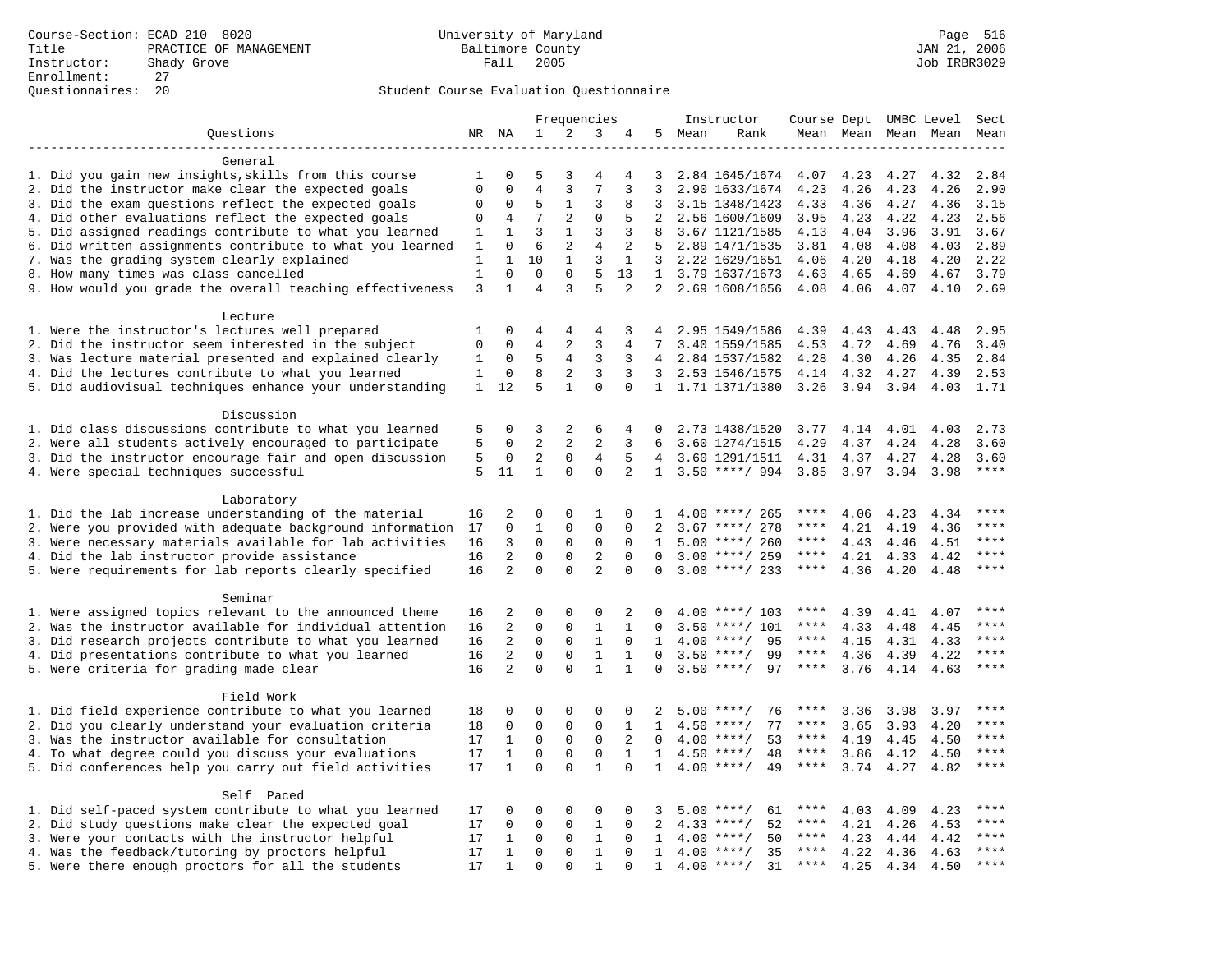|                    | Course-Section: ECAD 210 8020 | University of Maryland                  | Page 516     |
|--------------------|-------------------------------|-----------------------------------------|--------------|
| Title              | PRACTICE OF MANAGEMENT        | Baltimore County                        | JAN 21, 2006 |
| Instructor:        | Shady Grove                   | 2005<br>Fall                            | Job IRBR3029 |
| Enrollment:        |                               |                                         |              |
| Ouestionnaires: 20 |                               | Student Course Evaluation Questionnaire |              |

|            | Credits Earned<br>Cum. GPA |               |   | Expected Grades |          | Reasons             | Type                        |    | Majors                            |  |
|------------|----------------------------|---------------|---|-----------------|----------|---------------------|-----------------------------|----|-----------------------------------|--|
| $00 - 27$  |                            | $0.00 - 0.99$ |   | Α               | 12       | Required for Majors | Graduate                    | 0  | Major                             |  |
| $28 - 55$  |                            | $1.00 - 1.99$ |   | В               |          |                     |                             |    |                                   |  |
| $56 - 83$  |                            | $2.00 - 2.99$ |   | C               | $\Omega$ | General             | Under-grad                  | 20 | Non-major                         |  |
| $84 - 150$ |                            | $3.00 - 3.49$ |   | D               | $\Omega$ |                     |                             |    |                                   |  |
| Grad.      | 0                          | $3.50 - 4.00$ | 4 | F               | $\Omega$ | Electives           |                             |    | #### - Means there are not enough |  |
|            |                            |               |   | Ρ               | $\Omega$ |                     | responses to be significant |    |                                   |  |
|            |                            |               |   |                 | $\Omega$ | Other               |                             |    |                                   |  |
|            |                            |               |   |                 |          |                     |                             |    |                                   |  |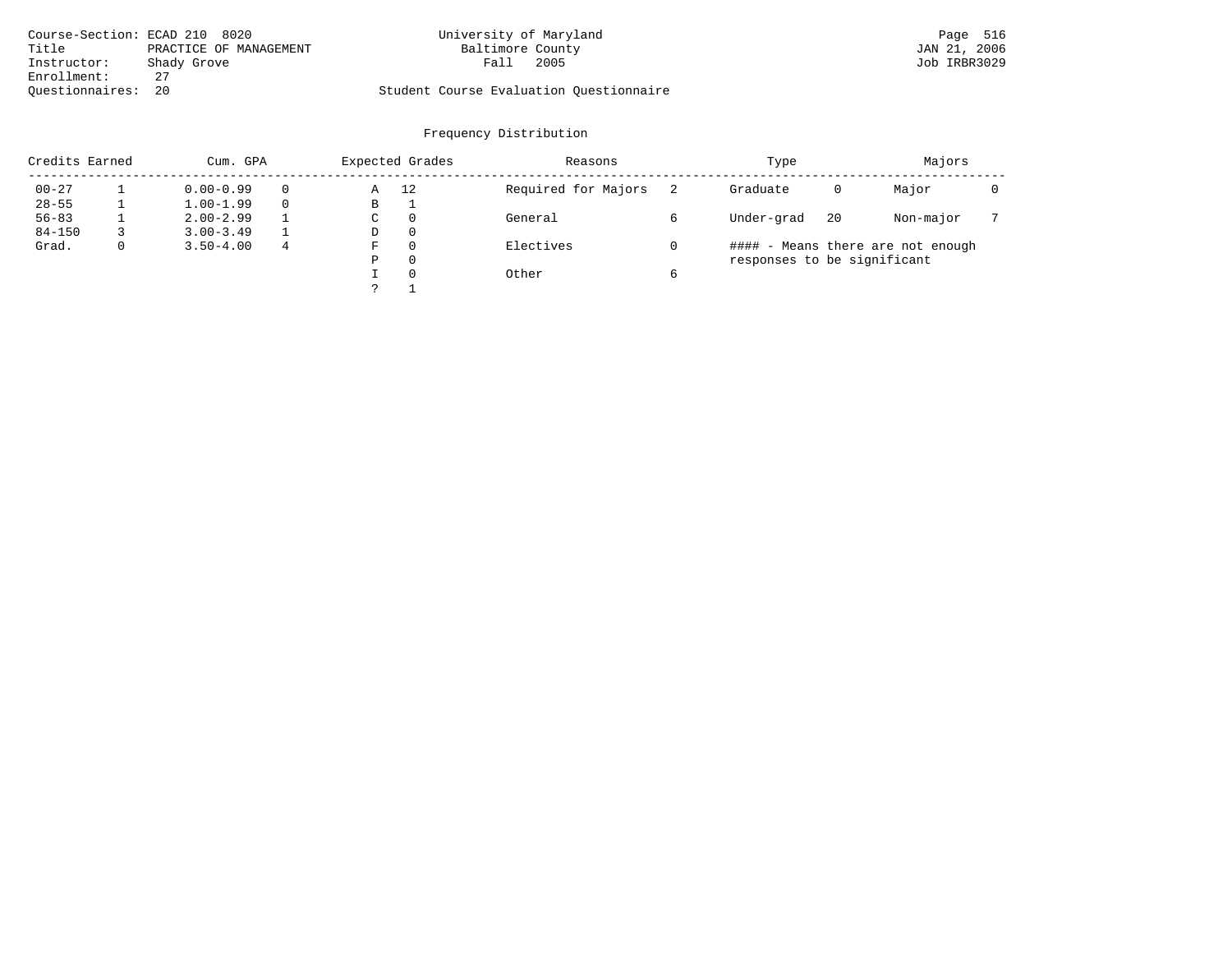## Questionnaires: 12 Student Course Evaluation Questionnaire

|                                                           |              |              |                |                | Frequencies    |   |    |      | Instructor     | Course Dept |           |      | UMBC Level | Sect |
|-----------------------------------------------------------|--------------|--------------|----------------|----------------|----------------|---|----|------|----------------|-------------|-----------|------|------------|------|
| Ouestions                                                 | NR           | NA           |                |                | 3              | 4 | 5. | Mean | Rank           |             | Mean Mean | Mean | Mean       | Mean |
| General                                                   |              |              |                |                |                |   |    |      |                |             |           |      |            |      |
| 1. Did you gain new insights, skills from this course     | $\Omega$     | $\Omega$     | O              | $\Omega$       |                |   |    |      | 4.08 1131/1674 | 4.08        | 4.23      | 4.27 | 4.26       | 4.08 |
| 2. Did the instructor make clear the expected goals       | 0            | $\Omega$     | $\Omega$       | $\Omega$       | 3              |   |    | 4.33 | 830/1674       | 4.33        | 4.26      | 4.23 | 4.21       | 4.33 |
| 3. Did the exam questions reflect the expected goals      | $\Omega$     | $\Omega$     | $\Omega$       |                |                |   |    | 4.33 | 771/1423       | 4.33        | 4.36      | 4.27 | 4.27       | 4.33 |
| 4. Did other evaluations reflect the expected goals       | U            | $\cap$       | $\Omega$       | $\mathfrak{D}$ | $\mathfrak{D}$ |   |    |      | 3.92 1211/1609 | 3.92        | 4.23      | 4.22 | 4.27       | 3.92 |
| 5. Did assigned readings contribute to what you learned   | $\mathbf 0$  | $\Omega$     | $\Omega$       |                | $\mathfrak{D}$ |   |    | 4.17 | 642/1585       | 4.17        | 4.04      | 3.96 | 3.95       | 4.17 |
| 6. Did written assignments contribute to what you learned | $\mathbf 0$  | $\Omega$     | $\Omega$       | $\mathfrak{D}$ |                | 4 | 5  | 4.00 | 870/1535       | 4.00        | 4.08      | 4.08 | 4.15       | 4.00 |
| 7. Was the grading system clearly explained               | $\Omega$     | $\Omega$     | $\overline{2}$ | $\mathfrak{D}$ | $\mathfrak{D}$ |   |    |      | 3.42 1480/1651 | 3.42        | 4.20      | 4.18 | 4.16       | 3.42 |
| 8. How many times was class cancelled                     | $\mathbf 0$  | $\Omega$     | $\Omega$       | $\Omega$       | $\Omega$       |   |    |      | 4.42 1300/1673 | 4.42        | 4.65      | 4.69 | 4.68       | 4.42 |
| 9. How would you grade the overall teaching effectiveness | $\Omega$     | <sup>n</sup> | $\Omega$       |                | 5              | 3 | 3  |      | 3.67 1297/1656 | 3.67        | 4.06      | 4.07 | 4.07       | 3.67 |
| Lecture                                                   |              |              |                |                |                |   |    |      |                |             |           |      |            |      |
| 1. Were the instructor's lectures well prepared           |              | $\Omega$     | O              | $\Omega$       |                |   |    |      | 4.08 1260/1586 | 4.08        | 4.43      | 4.43 | 4.42       | 4.08 |
| 2. Did the instructor seem interested in the subject      | 0            | $\Omega$     | $\Omega$       |                |                |   | 9  |      | 4.50 1225/1585 | 4.50        | 4.72      | 4.69 | 4.66       | 4.50 |
| 3. Was lecture material presented and explained clearly   | 1            | $\Omega$     | $\Omega$       | $\Omega$       | 4              | 4 |    |      | 3.91 1217/1582 | 3.91        | 4.30      | 4.26 | 4.26       | 3.91 |
| 4. Did the lectures contribute to what you learned        | 0            | $\Omega$     | $\Omega$       | 3              | 2              | 2 |    |      | 3.75 1289/1575 | 3.75        | 4.32      | 4.27 | 4.25       | 3.75 |
| 5. Did audiovisual techniques enhance your understanding  | $\mathbf{1}$ |              |                |                | $\Omega$       |   |    |      | 2.80 1280/1380 | 2.80        | 3.94      | 3.94 | 4.01       | 2.80 |
|                                                           |              |              |                |                |                |   |    |      |                |             |           |      |            |      |
| Discussion                                                |              |              |                |                |                |   |    |      |                |             |           |      |            |      |
| 1. Did class discussions contribute to what you learned   |              | $\Omega$     |                |                |                |   |    | 4.20 | 700/1520       | 4.20        | 4.14      | 4.01 | 4.09       | 4.20 |
| 2. Were all students actively encouraged to participate   |              |              | $\Omega$       | $\mathbf{1}$   | $\Omega$       |   | 3  | 4.20 | 944/1515       | 4.20        | 4.37      | 4.24 | 4.32       | 4.20 |
| 3. Did the instructor encourage fair and open discussion  |              |              | $\Omega$       | $\Omega$       |                |   |    | 4.20 | 955/1511       | 4.20        | 4.37      | 4.27 | 4.34       | 4.20 |
| 4. Were special techniques successful                     |              |              | $\Omega$       | $\Omega$       |                |   |    | 4.25 | 360/ 994       | 4.25        | 3.97      | 3.94 | 3.96       | 4.25 |
| Laboratory                                                |              |              |                |                |                |   |    |      |                |             |           |      |            |      |

2. Were you provided with adequate background information 11 0 0 0 0 0 1 5.00 \*\*\*\*/ 278 \*\*\*\* 4.21 4.19 4.24 \*\*\*\*

| Credits Earned |  | Cum. GPA      |          | Expected Grades |       | Reasons             | Type                        |    | Majors                            |  |
|----------------|--|---------------|----------|-----------------|-------|---------------------|-----------------------------|----|-----------------------------------|--|
| $00 - 27$      |  | $0.00 - 0.99$ | $\Omega$ | Α               | 6     | Required for Majors | Graduate                    | 0  | Major                             |  |
| $28 - 55$      |  | $1.00 - 1.99$ | $\Omega$ | В               | 4     |                     |                             |    |                                   |  |
| $56 - 83$      |  | $2.00 - 2.99$ |          | C               |       | General             | Under-grad                  | 12 | Non-major                         |  |
| $84 - 150$     |  | $3.00 - 3.49$ |          | D               | 0     |                     |                             |    |                                   |  |
| Grad.          |  | $3.50 - 4.00$ | 5        | F               | 0     | Electives           |                             |    | #### - Means there are not enough |  |
|                |  |               |          | Р               | 0     |                     | responses to be significant |    |                                   |  |
|                |  |               |          | 0               | Other |                     |                             |    |                                   |  |
|                |  |               |          |                 |       |                     |                             |    |                                   |  |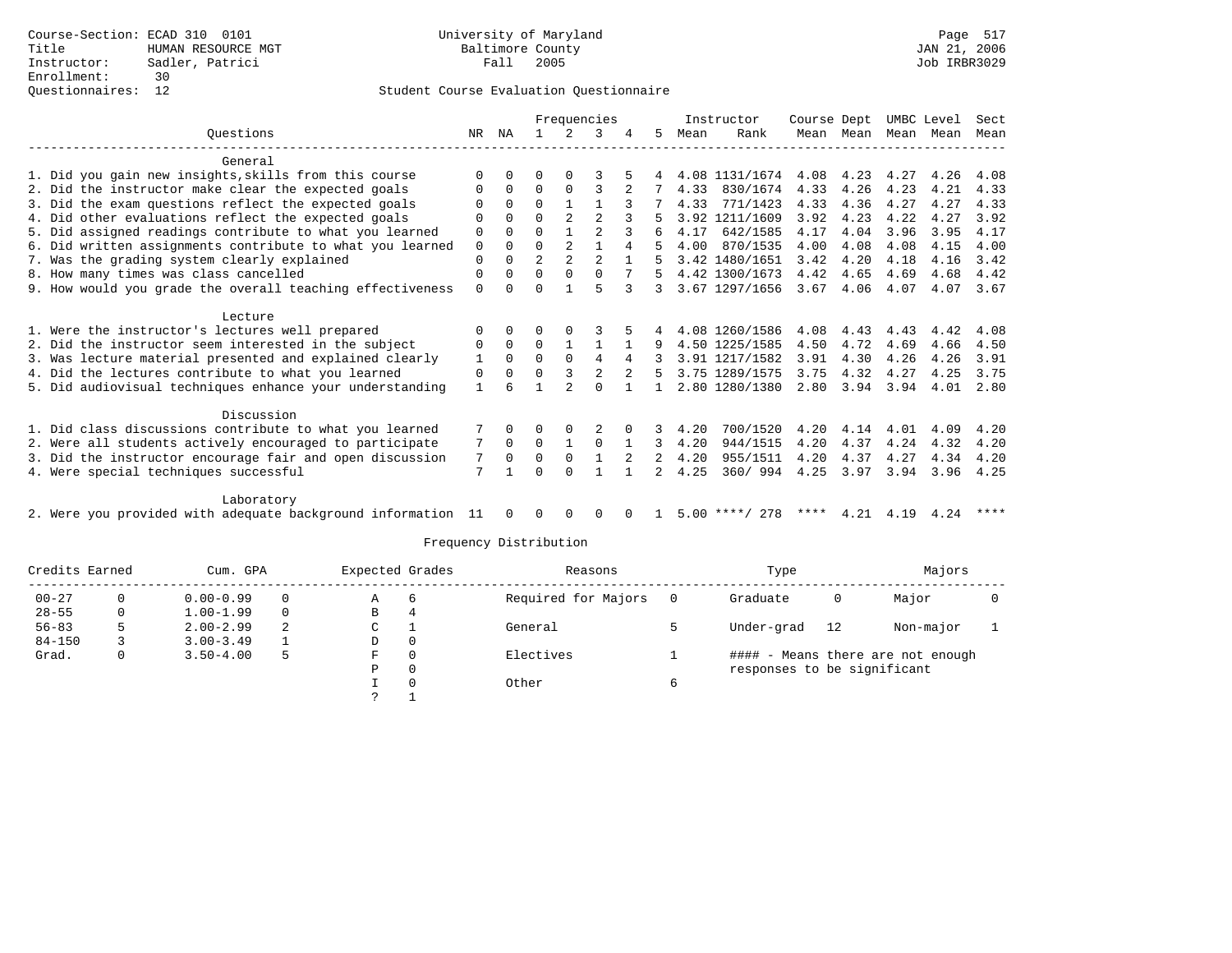|                                                           | Frequencies |          |                |             |                |     |              |      | Instructor       | Course Dept |      | UMBC Level |      | Sect |
|-----------------------------------------------------------|-------------|----------|----------------|-------------|----------------|-----|--------------|------|------------------|-------------|------|------------|------|------|
| Ouestions                                                 | NR          | ΝA       |                | 2           | 3              | 4   | 5.           | Mean | Rank             | Mean        | Mean | Mean       | Mean | Mean |
| General                                                   |             |          |                |             |                |     |              |      |                  |             |      |            |      |      |
| 1. Did you gain new insights, skills from this course     | ∩           |          | O              | $\Omega$    |                |     |              | 4.32 | 878/1674         | 4.32        | 4.23 | 4.27       | 4.26 | 4.32 |
| 2. Did the instructor make clear the expected goals       | $\Omega$    | $\Omega$ | $\Omega$       | $\Omega$    |                | 9   | 8            | 4.32 | 856/1674         | 4.32        | 4.26 | 4.23       | 4.21 | 4.32 |
| 3. Did the exam questions reflect the expected goals      |             |          | $\Omega$       |             | $\overline{a}$ |     |              | 4.16 | 922/1423         | 4.16        | 4.36 | 4.27       | 4.27 | 4.16 |
| 4. Did other evaluations reflect the expected goals       | $\Omega$    |          | $\overline{2}$ |             | 3              |     |              |      | 3.57 1423/1609   | 3.57        | 4.23 | 4.22       | 4.27 | 3.57 |
| 5. Did assigned readings contribute to what you learned   | $\Omega$    |          | $\Omega$       |             |                |     | 13           | 4.63 | 244/1585         | 4.63        | 4.04 | 3.96       | 3.95 | 4.63 |
| 6. Did written assignments contribute to what you learned | 0           | 5.       |                | 0           | 4              |     |              |      | 3.57 1256/1535   | 3.57        | 4.08 | 4.08       | 4.15 | 3.57 |
| 7. Was the grading system clearly explained               | $\Omega$    |          | $\Omega$       | $\Omega$    | 4              |     |              | 4.37 | 727/1651         | 4.37        | 4.20 | 4.18       | 4.16 | 4.37 |
| 8. How many times was class cancelled                     | $\Omega$    |          | $\Omega$       | $\Omega$    | $\Omega$       | 1 O | 8            |      | 4.44 1267/1673   | 4.44        | 4.65 | 4.69       | 4.68 | 4.44 |
| 9. How would you grade the overall teaching effectiveness | 5           |          | $\Omega$       | $\cap$      | $\overline{4}$ |     |              |      | 3.86 1162/1656   | 3.86        | 4.06 | 4.07       | 4.07 | 3.86 |
| Lecture                                                   |             |          |                |             |                |     |              |      |                  |             |      |            |      |      |
| 1. Were the instructor's lectures well prepared           |             |          |                |             |                |     | 12           | 4.58 | 784/1586         | 4.58        | 4.43 | 4.43       | 4.42 | 4.58 |
| 2. Did the instructor seem interested in the subject      | 0           | $\Omega$ | $\Omega$       | $\mathbf 0$ | $\Omega$       |     | 17           | 4.89 | 591/1585         | 4.89        | 4.72 | 4.69       | 4.66 | 4.89 |
| 3. Was lecture material presented and explained clearly   | $\Omega$    | $\Omega$ | $\Omega$       | $\Omega$    |                |     |              | 4.26 | 924/1582         | 4.26        | 4.30 | 4.26       | 4.26 | 4.26 |
| 4. Did the lectures contribute to what you learned        | $\Omega$    | $\Omega$ |                | $\Omega$    | 4              | 6   | 8            |      | 4.05 1119/1575   | 4.05        | 4.32 | 4.27       | 4.25 | 4.05 |
| 5. Did audiovisual techniques enhance your understanding  |             | 17       | ∩              | $\cap$      | $\cap$         |     | <sup>n</sup> |      | $4.00$ ****/1380 | ****        | 3.94 | 3.94       | 4.01 | **** |
|                                                           |             |          |                |             |                |     |              |      |                  |             |      |            |      |      |
| Discussion                                                |             |          |                |             |                |     |              |      |                  |             |      |            |      |      |
| 1. Did class discussions contribute to what you learned   | 6           |          |                | 2           |                |     |              | 3.85 | 961/1520         | 3.85        | 4.14 | 4.01       | 4.09 | 3.85 |
| 2. Were all students actively encouraged to participate   | 6           | $\Omega$ | $\Omega$       |             | $\Omega$       |     | 10           | 4.62 | 533/1515         | 4.62        | 4.37 | 4.24       | 4.32 | 4.62 |
| 3. Did the instructor encourage fair and open discussion  | 6           | 0        | $\Omega$       | $\Omega$    |                |     | 10           | 4.69 | 479/1511         | 4.69        | 4.37 | 4.27       | 4.34 | 4.69 |
| 4. Were special techniques successful                     | 6           | 12       | ∩              |             | ∩              |     |              |      | $5.00$ ****/ 994 | ****        | 3.97 | 3.94       | 3.96 | **** |

| Credits Earned |          | Cum. GPA      |    |             | Expected Grades | Reasons             |    | Type                        |    | Majors                            |  |
|----------------|----------|---------------|----|-------------|-----------------|---------------------|----|-----------------------------|----|-----------------------------------|--|
| $00 - 27$      | $\Omega$ | $0.00 - 0.99$ |    | Α           | 6               | Required for Majors |    | Graduate                    | 0  | Major                             |  |
| $28 - 55$      | 2        | $1.00 - 1.99$ |    | B           | 10              |                     |    |                             |    |                                   |  |
| $56 - 83$      |          | $2.00 - 2.99$ | 2  | $\sim$<br>◡ | 0               | General             |    | Under-grad                  | 19 | Non-major                         |  |
| $84 - 150$     |          | $3.00 - 3.49$ | .5 | D           | 0               |                     |    |                             |    |                                   |  |
| Grad.          | 0        | $3.50 - 4.00$ | 5  | F           | 0               | Electives           | 0  |                             |    | #### - Means there are not enough |  |
|                |          |               |    | Ρ           | 0               |                     |    | responses to be significant |    |                                   |  |
|                |          |               |    |             | $\Omega$        | Other               | 13 |                             |    |                                   |  |
|                |          |               |    |             |                 |                     |    |                             |    |                                   |  |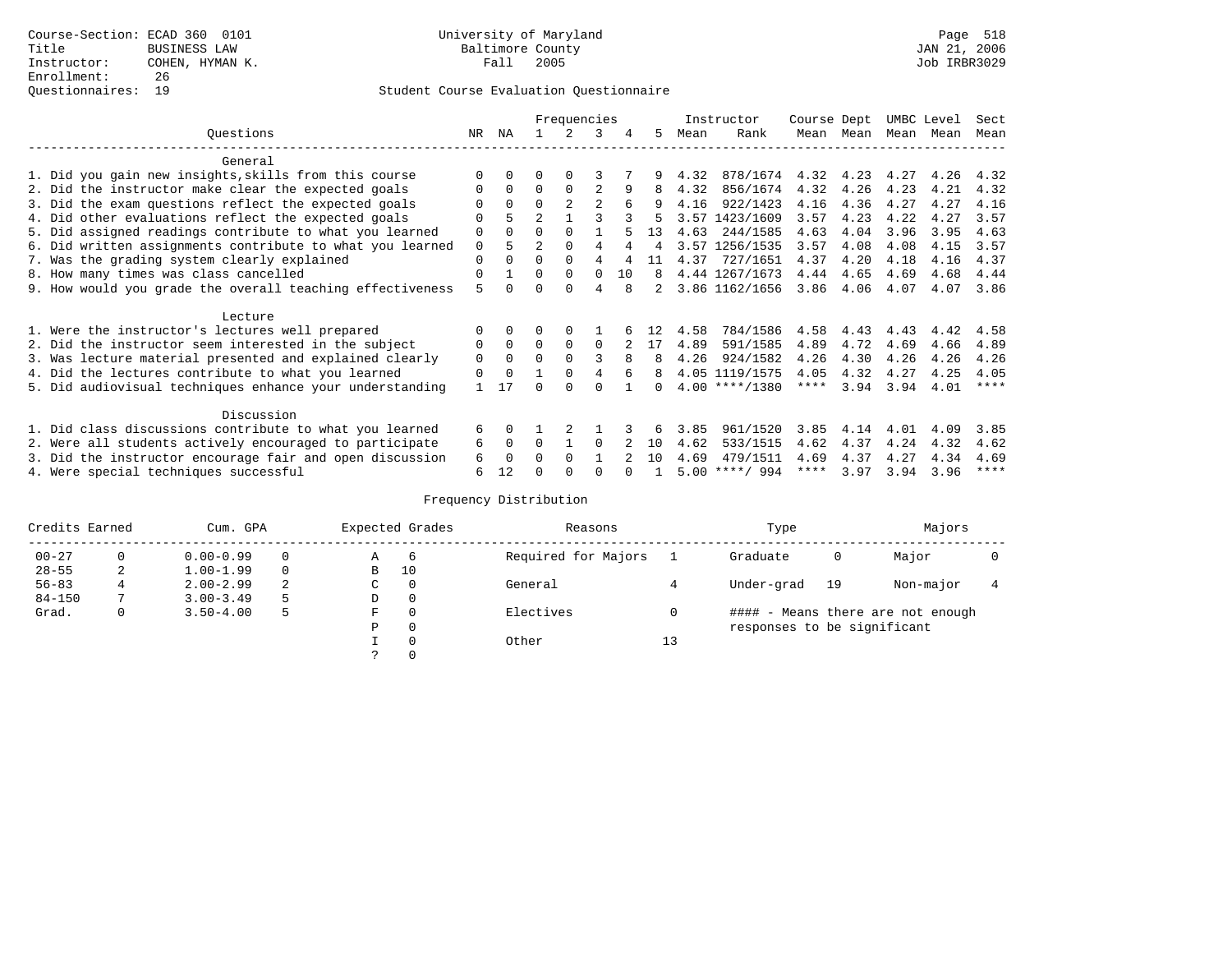|                                                           |                | Frequencies |          |          |                |    |    | Instructor | Course Dept    |      | UMBC Level |      | Sect |      |
|-----------------------------------------------------------|----------------|-------------|----------|----------|----------------|----|----|------------|----------------|------|------------|------|------|------|
| Ouestions                                                 | NR.            | ΝA          |          |          | 3              | 4  | 5. | Mean       | Rank           |      | Mean Mean  | Mean | Mean | Mean |
| General                                                   |                |             |          |          |                |    |    |            |                |      |            |      |      |      |
| 1. Did you gain new insights, skills from this course     |                | $\Omega$    | 0        |          |                |    |    | 4.33       | 854/1674       | 4.33 | 4.23       | 4.27 | 4.26 | 4.33 |
| 2. Did the instructor make clear the expected goals       | O              | $\Omega$    | $\Omega$ | $\Omega$ |                |    | 14 | 4.52       | 554/1674       | 4.52 | 4.26       | 4.23 | 4.21 | 4.52 |
| 3. Did the exam questions reflect the expected goals      |                | $\Omega$    | $\Omega$ |          |                |    | 16 | 4.62       | 445/1423       | 4.62 | 4.36       | 4.27 | 4.27 | 4.62 |
| 4. Did other evaluations reflect the expected goals       | O              | $\Omega$    | $\Omega$ | $\Omega$ |                |    | 12 | 4.48       | 536/1609       | 4.48 | 4.23       | 4.22 | 4.27 | 4.48 |
| 5. Did assigned readings contribute to what you learned   |                | $\Omega$    | $\Omega$ |          | ς              |    | 11 | 4.30       | 512/1585       | 4.30 | 4.04       | 3.96 | 3.95 | 4.30 |
| 6. Did written assignments contribute to what you learned | 1              |             |          |          |                |    | 9  | 4.00       | 870/1535       | 4.00 | 4.08       | 4.08 | 4.15 | 4.00 |
| 7. Was the grading system clearly explained               |                | $\Omega$    | $\Omega$ | $\Omega$ | $\cap$         |    | 18 | 4.90       | 116/1651       | 4.90 | 4.20       | 4.18 | 4.16 | 4.90 |
| 8. How many times was class cancelled                     |                | $\Omega$    | $\Omega$ | $\Omega$ | $\Omega$       |    | 14 |            | 4.70 1040/1673 | 4.70 | 4.65       | 4.69 | 4.68 | 4.70 |
| 9. How would you grade the overall teaching effectiveness | $\Omega$       |             | ∩        | $\cap$   |                | 13 | б. | 4.25       | 719/1656       | 4.25 | 4.06       | 4.07 | 4.07 | 4.25 |
| Lecture                                                   |                |             |          |          |                |    |    |            |                |      |            |      |      |      |
| 1. Were the instructor's lectures well prepared           |                |             |          |          |                |    | 14 | 4.72       | 560/1586       | 4.72 | 4.43       | 4.43 | 4.42 | 4.72 |
| 2. Did the instructor seem interested in the subject      | 2              | $\Omega$    | $\Omega$ | $\Omega$ | $\Omega$       |    | 15 | 4.79       | 853/1585       | 4.79 | 4.72       | 4.69 | 4.66 | 4.79 |
| 3. Was lecture material presented and explained clearly   | 2              | $\Omega$    | $\Omega$ | $\Omega$ |                |    | 13 | 4.63       | 481/1582       | 4.63 | 4.30       | 4.26 | 4.26 | 4.63 |
| 4. Did the lectures contribute to what you learned        |                | $\Omega$    | $\Omega$ |          |                |    | 14 | 4.63       | 537/1575       | 4.63 | 4.32       | 4.27 | 4.25 | 4.63 |
| 5. Did audiovisual techniques enhance your understanding  | $\mathfrak{D}$ | 10          |          |          |                |    | ર  |            | 3.56 1017/1380 | 3.56 | 3.94       | 3.94 | 4.01 | 3.56 |
| Discussion                                                |                |             |          |          |                |    |    |            |                |      |            |      |      |      |
| 1. Did class discussions contribute to what you learned   | 6              | $\Omega$    | 0        | $\Omega$ |                |    |    | 4.33       | 572/1520       | 4.33 | 4.14       | 4.01 | 4.09 | 4.33 |
| 2. Were all students actively encouraged to participate   | 6              | $\Omega$    | $\Omega$ | $\Omega$ | $\overline{c}$ |    | 9  | 4.47       | 681/1515       | 4.47 | 4.37       | 4.24 | 4.32 | 4.47 |
| 3. Did the instructor encourage fair and open discussion  | 6              | $\Omega$    | 0        | $\Omega$ | $\Omega$       |    | 13 | 4.87       | 289/1511       | 4.87 | 4.37       | 4.27 | 4.34 | 4.87 |
| 4. Were special techniques successful                     | 6              |             |          |          |                |    | 8  | 4.46       | 237/994        | 4.46 | 3.97       | 3.94 | 3.96 | 4.46 |

| Credits Earned |   | Cum. GPA      |    |               | Expected Grades | Reasons             |    | Type                        |     | Majors                            |  |
|----------------|---|---------------|----|---------------|-----------------|---------------------|----|-----------------------------|-----|-----------------------------------|--|
| $00 - 27$      | 0 | $0.00 - 0.99$ |    | Α             | 13              | Required for Majors |    | Graduate                    | 0   | Major                             |  |
| $28 - 55$      | 0 | $1.00 - 1.99$ |    | В             | כ               |                     |    |                             |     |                                   |  |
| $56 - 83$      | 5 | $2.00 - 2.99$ | -5 | $\sim$<br>◡   | 0               | General             |    | Under-grad                  | -21 | Non-major                         |  |
| $84 - 150$     |   | $3.00 - 3.49$ | 6  | D             | 0               |                     |    |                             |     |                                   |  |
| Grad.          | 0 | $3.50 - 4.00$ |    | F             | 0               | Electives           |    |                             |     | #### - Means there are not enough |  |
|                |   |               |    | Ρ             | 0               |                     |    | responses to be significant |     |                                   |  |
|                |   |               |    |               | $\Omega$        | Other               | 12 |                             |     |                                   |  |
|                |   |               |    | $\mathcal{L}$ |                 |                     |    |                             |     |                                   |  |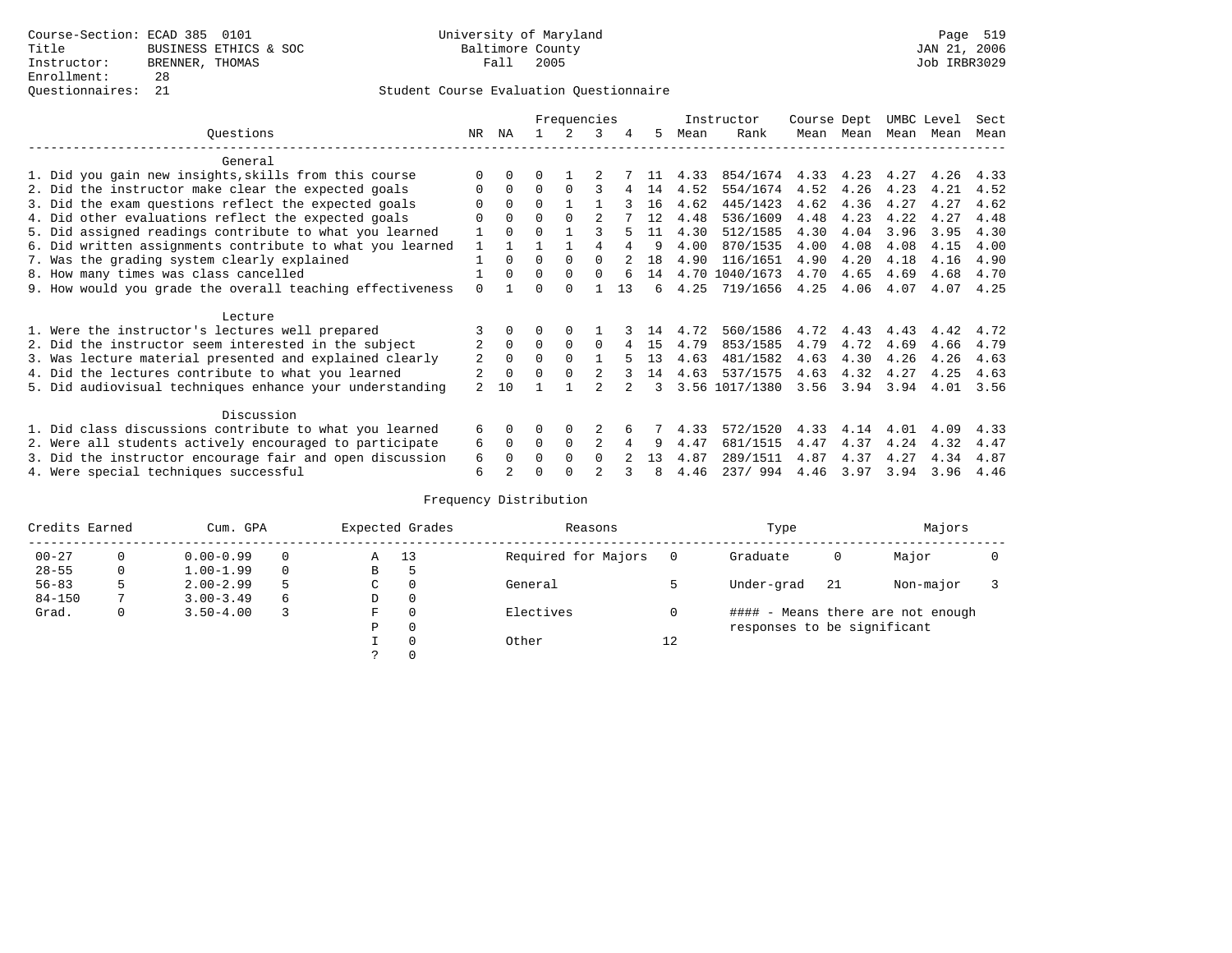|                                                           |              |                |                | Frequencies  |                |          |              |      | Instructor         | Course Dept UMBC Level |           |           |      | Sect        |
|-----------------------------------------------------------|--------------|----------------|----------------|--------------|----------------|----------|--------------|------|--------------------|------------------------|-----------|-----------|------|-------------|
| Ouestions                                                 |              | NR NA          | $\mathbf{1}$   | 2            | 3              | 4        | 5            | Mean | Rank               |                        | Mean Mean | Mean      | Mean | Mean        |
|                                                           |              |                |                |              |                |          |              |      |                    |                        |           |           |      |             |
| General                                                   |              |                |                |              |                |          |              |      |                    |                        |           |           |      |             |
| 1. Did you gain new insights, skills from this course     | $\Omega$     | $\Omega$       | $\mathfrak{D}$ | $\Omega$     | $\mathfrak{D}$ |          | 15           | 4.25 | 954/1674           | 4.25                   | 4.23      | 4.27      | 4.42 | 4.25        |
| 2. Did the instructor make clear the expected goals       | $\Omega$     | $\Omega$       | $\Omega$       | $\mathbf{1}$ | $\overline{c}$ | 6        | 19           | 4.54 | 542/1674           | 4.54                   | 4.26      | 4.23      | 4.31 | 4.54        |
| 3. Did the exam questions reflect the expected goals      | $\Omega$     | 0              | $\Omega$       | $\mathbf{1}$ | $\mathbf{1}$   |          | 22           | 4.68 | 363/1423           | 4.68                   | 4.36      | 4.27      | 4.34 | 4.68        |
| 4. Did other evaluations reflect the expected goals       | $\Omega$     | $\Omega$       | $\overline{a}$ | $\mathbf{1}$ | 5              |          | 13           |      | 4.00 1094/1609     | 4.00                   | 4.23      | 4.22      | 4.30 | 4.00        |
| 5. Did assigned readings contribute to what you learned   | $\mathbf 0$  | 3              | $\overline{a}$ | $\Omega$     | 3              | 9        | 11           | 4.08 | 715/1585           | 4.08                   | 4.04      | 3.96      | 4.01 | 4.08        |
| 6. Did written assignments contribute to what you learned | $\Omega$     | $\overline{2}$ | 3              | $\mathbf{1}$ | 3              | 11       | 8            |      | 3.77 1140/1535     | 3.77                   | 4.08      | 4.08      | 4.18 | 3.77        |
| 7. Was the grading system clearly explained               | 0            | $\Omega$       | $\mathbf{1}$   | $\mathbf{1}$ | $\mathbf{1}$   | 4        | 21           | 4.54 | 484/1651           | 4.54                   | 4.20      | 4.18      | 4.23 | 4.54        |
| 8. How many times was class cancelled                     | $\Omega$     | $\Omega$       | $\Omega$       | $\Omega$     | $\Omega$       | $\Omega$ | 28           | 5.00 | 1/1673             | 5.00                   | 4.65      | 4.69      | 4.67 | 5.00        |
| 9. How would you grade the overall teaching effectiveness | 8            | $\Omega$       | $\Omega$       | $\Omega$     | $\mathbf{1}$   | 13       | 6            | 4.25 | 719/1656           | 4.25                   | 4.06      | 4.07      | 4.19 | 4.25        |
|                                                           |              |                |                |              |                |          |              |      |                    |                        |           |           |      |             |
| Lecture                                                   |              |                |                |              |                |          |              |      |                    |                        |           |           |      |             |
| 1. Were the instructor's lectures well prepared           | 0            | 0              | $\Omega$       | $\Omega$     | $\Omega$       |          | 25           | 4.89 | 231/1586           | 4.89                   | 4.43      | 4.43      | 4.46 | 4.89        |
| 2. Did the instructor seem interested in the subject      | $\mathbf{1}$ | $\Omega$       | $\mathbf 0$    | $\Omega$     | $\mathbf 0$    |          | 24           | 4.89 | 615/1585           | 4.89                   | 4.72      | 4.69      | 4.76 | 4.89        |
| 3. Was lecture material presented and explained clearly   | 1            | $\Omega$       | $\mathbf 0$    | $\mathbf 0$  | $\mathbf{1}$   | 4        | 22           | 4.78 | 286/1582           | 4.78                   | 4.30      | 4.26      | 4.31 | 4.78        |
| 4. Did the lectures contribute to what you learned        | 0            | 0              | $\mathbf{1}$   | $\mathbf 0$  | $\overline{2}$ | 5        | 20           | 4.54 | 658/1575           | 4.54                   | 4.32      | 4.27      | 4.35 | 4.54        |
| 5. Did audiovisual techniques enhance your understanding  | $\mathbf{1}$ | $\mathbf{1}$   | 3              | $\Omega$     | $\overline{a}$ | 5        | 16           | 4.19 | 540/1380           | 4.19                   | 3.94      | 3.94      | 4.04 | 4.19        |
|                                                           |              |                |                |              |                |          |              |      |                    |                        |           |           |      |             |
| Discussion                                                |              |                |                |              |                |          |              |      |                    |                        |           |           |      |             |
| 1. Did class discussions contribute to what you learned   | 12           | 0              | 0              | $\Omega$     | 3              |          | 9            | 4.38 | 537/1520           | 4.38                   | 4.14      | 4.01      | 4.18 | 4.38        |
| 2. Were all students actively encouraged to participate   | 12           | $\mathbf 0$    | $\Omega$       | $\Omega$     | $\overline{2}$ | 4        | 10           | 4.50 | 629/1515           | 4.50                   | 4.37      | 4.24      | 4.40 | 4.50        |
| 3. Did the instructor encourage fair and open discussion  | 13           | 0              | 0              | 0            | $\overline{2}$ | 5        | 8            | 4.40 | 751/1511           | 4.40                   | 4.37      | 4.27      | 4.45 | 4.40        |
| 4. Were special techniques successful                     | 13           | 11             | $\mathbf{1}$   | $\mathbf{1}$ | $\Omega$       | $\Omega$ | 2            |      | $3.25$ ****/ 994   | $***$ * * *            | 3.97      | 3.94      | 4.19 | $***$ * * * |
|                                                           |              |                |                |              |                |          |              |      |                    |                        |           |           |      |             |
| Laboratory                                                |              |                |                |              |                |          |              |      |                    |                        |           |           |      |             |
| 2. Were you provided with adequate background information | 27           | $\Omega$       | $\Omega$       | $\Omega$     | $\Omega$       |          | $\mathbf{1}$ |      | $5.00$ ****/ 278   | ****                   |           | 4.21 4.19 | 4.21 | ****        |
|                                                           |              |                |                |              |                |          |              |      |                    |                        |           |           |      |             |
| Seminar                                                   |              |                |                |              |                |          |              |      |                    |                        |           |           |      |             |
| 2. Was the instructor available for individual attention  | 27           | $\Omega$       | $\Omega$       | $\Omega$     | $\Omega$       |          | 0            |      | $4.00$ ****/ 101   | ****                   | 4.33      | 4.48      | 4.65 | ****        |
| 3. Did research projects contribute to what you learned   | 27           | $\Omega$       | $\Omega$       | $\mathbf 0$  | $\Omega$       | $\Omega$ | $\mathbf{1}$ |      | 95<br>$5.00$ ****/ | ****                   | 4.15      | 4.31      | 4.60 | ****        |
| 4. Did presentations contribute to what you learned       | 27           | $\Omega$       | $\mathbf 0$    | $\mathbf 0$  | $\mathbf 0$    | $\Omega$ | $\mathbf{1}$ |      | $5.00$ ****/<br>99 | $***$ * * *            | 4.36      | 4.39      | 4.57 | ****        |
| 5. Were criteria for grading made clear                   | 27           | $\Omega$       | $\Omega$       | $\Omega$     | $\Omega$       | $\Omega$ | $\mathbf{1}$ |      | 97<br>$5.00$ ****/ | ****                   | 3.76      | 4.14      | 4.46 | ****        |
|                                                           |              |                |                |              |                |          |              |      |                    |                        |           |           |      |             |
| Field Work                                                |              |                |                |              |                |          |              |      |                    |                        |           |           |      |             |
| 1. Did field experience contribute to what you learned    | 27           | 0              | 1              | $\Omega$     | 0              | ∩        |              | 1.00 | 76                 |                        | 3.36      | 3.98      | 4.86 | $***$       |
| 2. Did you clearly understand your evaluation criteria    | 27           | $\Omega$       | $\mathbf{1}$   | $\Omega$     | $\Omega$       | $\Omega$ | $\Omega$     |      | 77<br>$1.00$ ****/ | ****                   | 3.65      | 3.93      | 4.24 | ****        |
|                                                           |              |                |                |              |                |          |              |      |                    |                        |           |           |      |             |
| Self Paced                                                |              |                |                |              |                |          |              |      |                    |                        |           |           |      |             |
| 1. Did self-paced system contribute to what you learned   | 27           |                | O              | $\Omega$     | 1              |          |              | 3.00 | 61<br>****/        | ****                   | 4.03      | 4.09      | 5.00 | ****        |
| 2. Did study questions make clear the expected goal       | 27           | $\Omega$       | $\Omega$       | $\Omega$     | $\Omega$       | $\Omega$ | $\mathbf{1}$ |      | $5.00$ ****/<br>52 | ****                   | 4.21      | 4.26      | 5.00 | ****        |
|                                                           |              |                |                |              |                |          |              |      |                    |                        |           |           |      |             |

| Credits Earned | Cum. GPA      |              |   | Expected Grades | Reasons             |    | Type                        |    | Majors                            |  |
|----------------|---------------|--------------|---|-----------------|---------------------|----|-----------------------------|----|-----------------------------------|--|
| $00 - 27$      | $0.00 - 0.99$ |              | A | 14              | Required for Majors |    | Graduate                    | 0  | Major                             |  |
| $28 - 55$      | $1.00 - 1.99$ | $\Omega$     | В | 8               |                     |    |                             |    |                                   |  |
| $56 - 83$      | $2.00 - 2.99$ |              | C | 2               | General             |    | Under-grad                  | 28 | Non-major                         |  |
| $84 - 150$     | $3.00 - 3.49$ | $\mathbf{r}$ | D | $\Omega$        |                     |    |                             |    |                                   |  |
| Grad.          | $3.50 - 4.00$ | 5            | F | $\Omega$        | Electives           |    |                             |    | #### - Means there are not enough |  |
|                |               |              | P | $\Omega$        |                     |    | responses to be significant |    |                                   |  |
|                |               |              |   | $\Omega$        | Other               | 21 |                             |    |                                   |  |
|                |               |              |   |                 |                     |    |                             |    |                                   |  |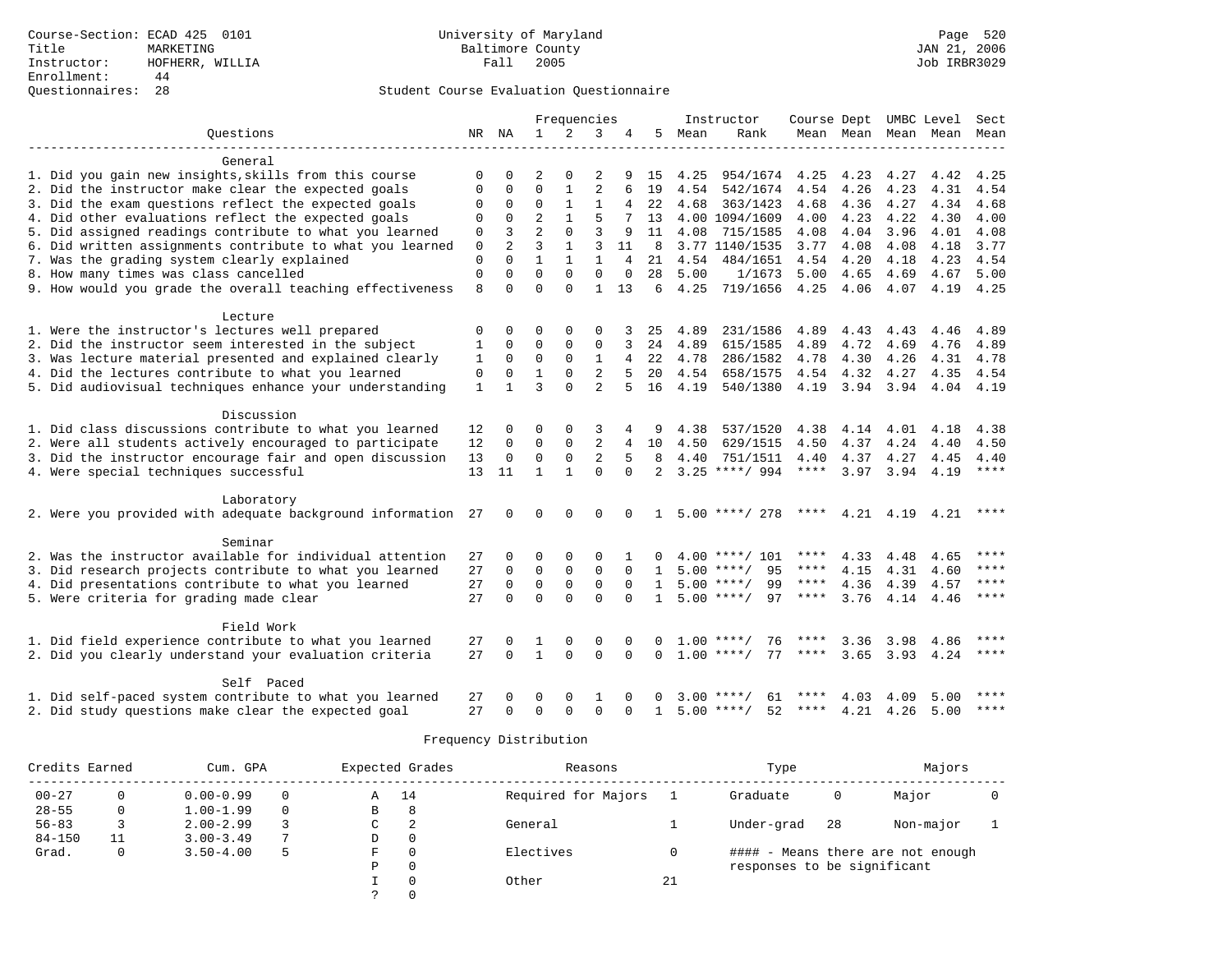|                                                           |                |              | Frequencies  |               |                |          | Instructor   | Course Dept |                    | UMBC Level |           | Sect |      |             |
|-----------------------------------------------------------|----------------|--------------|--------------|---------------|----------------|----------|--------------|-------------|--------------------|------------|-----------|------|------|-------------|
| Ouestions                                                 | NR             | ΝA           | $\mathbf{1}$ | $\mathcal{L}$ | 3              |          | 5.           | Mean        | Rank               |            | Mean Mean | Mean | Mean | Mean        |
| General                                                   |                |              |              |               |                |          |              |             |                    |            |           |      |      |             |
| 1. Did you gain new insights, skills from this course     | $\Omega$       | U            | O            |               |                |          |              |             | 4.00 1196/1674     | 4.00       | 4.23      | 4.27 | 4.42 | 4.00        |
| 2. Did the instructor make clear the expected goals       |                | $\Omega$     | $\Omega$     | $\mathbf 0$   | 1              |          | 8            | 4.64        | 419/1674           | 4.64       | 4.26      | 4.23 | 4.31 | 4.64        |
| 3. Did the exam questions reflect the expected goals      | $\Omega$       | $\Omega$     | $\Omega$     | $\Omega$      | $\Omega$       |          | 10           | 4.83        | 181/1423           | 4.83       | 4.36      | 4.27 | 4.34 | 4.83        |
| 4. Did other evaluations reflect the expected goals       | ∩              | <sup>n</sup> | $\Omega$     | $\cap$        | ζ              |          |              | 4.33        | 743/1609           | 4.33       | 4.23      | 4.22 | 4.30 | 4.33        |
| 5. Did assigned readings contribute to what you learned   | 1              | $\Omega$     | $\Omega$     | $\Omega$      | $\mathbf{1}$   | $\Omega$ | 10           | 4.82        | 131/1585           | 4.82       | 4.04      | 3.96 | 4.01 | 4.82        |
| 6. Did written assignments contribute to what you learned | 1              | 0            | $\Omega$     | $\Omega$      | $\overline{a}$ |          |              | 4.45        | 440/1535           | 4.45       | 4.08      | 4.08 | 4.18 | 4.45        |
| 7. Was the grading system clearly explained               | $\mathbf{1}$   | $\Omega$     | $\Omega$     | $\mathbf{1}$  | $\cap$         |          | 9            | 4.64        | 361/1651           | 4.64       | 4.20      | 4.18 | 4.23 | 4.64        |
| 8. How many times was class cancelled                     |                |              | $\Omega$     | $\Omega$      | $\Omega$       | $\Omega$ | 10           | 5.00        | 1/1673             | 5.00       | 4.65      | 4.69 | 4.67 | 5.00        |
| 9. How would you grade the overall teaching effectiveness | $\overline{a}$ | $\Omega$     | $\Omega$     | $\Omega$      | $\mathbf{1}$   | 5        | 4            | 4.30        | 655/1656           | 4.35       | 4.06      | 4.07 | 4.19 | 4.35        |
| Lecture                                                   |                |              |              |               |                |          |              |             |                    |            |           |      |      |             |
| 1. Were the instructor's lectures well prepared           | O              | 0            |              | O             | 0              |          |              | 4.67        | 663/1586           | 4.79       | 4.43      | 4.43 | 4.46 | 4.79        |
| 2. Did the instructor seem interested in the subject      | $\Omega$       | $\Omega$     | $\Omega$     | $\Omega$      | $\mathbf{1}$   | $\Omega$ | 11           | 4.83        | 737/1585           | 4.92       | 4.72      | 4.69 | 4.76 | 4.92        |
| 3. Was lecture material presented and explained clearly   | $\mathbf 0$    | 0            | $\mathbf{1}$ | $\mathbf 0$   | $\mathbf{1}$   |          | 9            | 4.42        | 762/1582           | 4.53       | 4.30      | 4.26 | 4.31 | 4.53        |
| 4. Did the lectures contribute to what you learned        | 0              | $\Omega$     | $\Omega$     | $\Omega$      | 3              | 3        | 6            | 4.25        | 958/1575           | 4.26       | 4.32      | 4.27 | 4.35 | 4.26        |
| 5. Did audiovisual techniques enhance your understanding  | 1              |              |              | $\cap$        |                |          |              | 4.30        | 447/1380           | 4.45       | 3.94      | 3.94 | 4.04 | 4.45        |
| Discussion                                                |                |              |              |               |                |          |              |             |                    |            |           |      |      |             |
| 1. Did class discussions contribute to what you learned   | 3              | 0            | O            | 0             | $\Omega$       | $\Omega$ | 9            | 5.00        | 1/1520             | 5.00       | 4.14      | 4.01 | 4.18 | 5.00        |
| 2. Were all students actively encouraged to participate   | 3              | $\Omega$     | $\mathbf 0$  | $\mathbf 0$   | $\mathbf 0$    |          | 8            | 4.89        | 230/1515           | 4.89       | 4.37      | 4.24 | 4.40 | 4.89        |
| 3. Did the instructor encourage fair and open discussion  | 3              | 0            | 0            | $\mathbf 0$   | $\Omega$       | $\Omega$ | 9            | 5.00        | 1/1511             | 5.00       | 4.37      | 4.27 | 4.45 | 5.00        |
| 4. Were special techniques successful                     | 3              |              | $\Omega$     | 1             | $\Omega$       | $\Omega$ |              | 4.63        | 160/ 994           | 4.63       | 3.97      | 3.94 | 4.19 | 4.63        |
| Seminar                                                   |                |              |              |               |                |          |              |             |                    |            |           |      |      |             |
| 1. Were assigned topics relevant to the announced theme   | 11             | 0            | 0            | $\Omega$      | $\Omega$       |          |              |             | $5.00$ ****/ 103   | ****       | 4.39      | 4.41 | 4.42 | ****        |
| 2. Was the instructor available for individual attention  | 11             | $\Omega$     | 0            | $\mathbf 0$   | $\mathbf 0$    | $\Omega$ |              |             | $5.00$ ****/ 101   | ****       | 4.33      | 4.48 | 4.65 | $***$ * * * |
| 3. Did research projects contribute to what you learned   | 11             | $\Omega$     | $\mathbf 0$  | $\mathbf 0$   | $\mathbf 0$    | $\Omega$ |              |             | $5.00$ ****/<br>95 | ****       | 4.15      | 4.31 | 4.60 | ****        |
| 4. Did presentations contribute to what you learned       | 11             | $\Omega$     | $\Omega$     | $\Omega$      | $\Omega$       |          | <sup>n</sup> |             | $4.00$ ****/<br>99 | $***$ * *  | 4.36      | 4.39 | 4.57 | ****        |
| 5. Were criteria for grading made clear                   | 11             |              | $\Omega$     | $\cap$        | $\Omega$       |          |              |             | $5.00$ ****/<br>97 | ****       | 3.76      | 4.14 | 4.46 | $***$ * * * |

| Credits Earned |   | Cum. GPA      |   | Expected Grades |          | Reasons             | Type                        |    | Majors                            |  |
|----------------|---|---------------|---|-----------------|----------|---------------------|-----------------------------|----|-----------------------------------|--|
| $00 - 27$      |   | $0.00 - 0.99$ |   | $\mathbb{A}$    | -6       | Required for Majors | Graduate                    | 0  | Major                             |  |
| $28 - 55$      | 0 | $1.00 - 1.99$ |   | B               |          |                     |                             |    |                                   |  |
| $56 - 83$      |   | $2.00 - 2.99$ |   | C               | 0        | General             | Under-grad                  | 12 | Non-major                         |  |
| $84 - 150$     | 8 | $3.00 - 3.49$ |   | D               | $\Omega$ |                     |                             |    |                                   |  |
| Grad.          | 0 | $3.50 - 4.00$ | 2 | F               | $\Omega$ | Electives           |                             |    | #### - Means there are not enough |  |
|                |   |               |   | P               | $\Omega$ |                     | responses to be significant |    |                                   |  |
|                |   |               |   |                 |          | Other               |                             |    |                                   |  |
|                |   |               |   |                 |          |                     |                             |    |                                   |  |